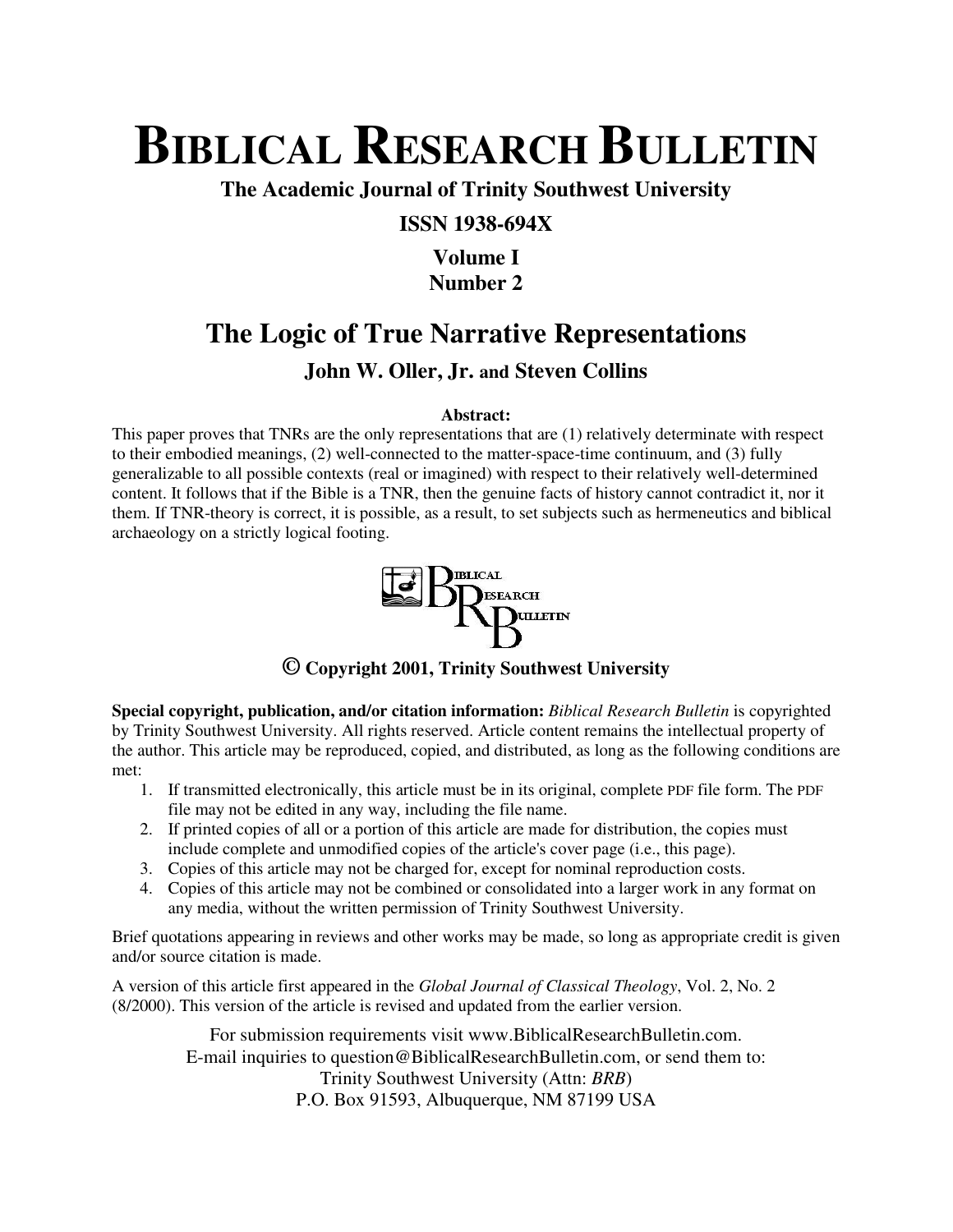# **The Logic of True Narrative Representations**\*

#### **John W. Oller, Jr.**

Hawthorne Regents Professor, Department of Communicative Disorders, University of Louisiana at Lafayette; Professor Emeritus of Linguistics, University of New Mexico

and

#### **Steven Collins**

Dean, College of Archaeology, Trinity Southwest University; Director, Tall el-Hammam Excavation Project, Jordan

[\*A shorter version of this paper was presented at the Evangelical Theological Society Meeting in Santa Clara, California in November 1997. The authors want to acknowledge partial support for the work reported here in the form of a research and travel grant to the first author from the Non-Directed Fund of the Korea Research Foundation for academic year 1996-1997. We are also grateful to Dr. Kunok Kim and Dr. Yongjae Paul Choe who helped to obtain those funds. Any errors, of course, are our own.]

Theories of "narrative logic" and "narratology" have been applied to biblical hermeneutics, but have depended on fictional writings in their formation.<sup>1</sup> Studies of fiction, however, cannot uncover or explain the unique formal perfections of true stories, i.e., of true narrative representations (TNRs). It has been shown that the logical peculiarities of TNRs are not shared by fictions (nor even by true general representations).<sup>2</sup> Also, while the meanings of fictions and generals can be shown in TNRs, the reverse is impossible. The reason is that all fictions and generals depend on TNRs to obtain relatively determinate meanings. TNRs are the only representations that are (1) relatively determinate with respect to their embodied meanings, (2) well-connected to the matter-space-time continuum, and (3) fully generalizable to all possible contexts (real or imagined) with respect to their relatively well-determined content. It follows that if the Bible is a TNR in its original autographs, genuine facts of history cannot contradict it, nor it them.

#### **I. INTRODUCTION**

 $\overline{a}$ 

This paper has a three-fold purpose: first, to show the distinctive formal character of true narrative representations (TNRs)—the kind of assertive representations found in true stories that report nothing false of the facts they are about; second, to show why TNRs are crucial to

<sup>&</sup>lt;sup>1</sup> This fact is noted by Gérard Genette, "Fictional Narrative, Factual Narrative," *Poetics Today* 11 (1990) 755-774. He cites the well-known theories of Paul Ricoeur and Roland Barthes, both of which are grounded in fictional examples.

<sup>&</sup>lt;sup>2</sup> Proofs of the unique logical properties of TNRs have appeared in a series of publications beginning in 1993: see the first author's, "Reasons Why Some Methods Work," *Methods That Work: Ideas for Literacy and Language Teachers* (ed. J. W. Oller, Jr.; Boston: Heinle and Heinle, 1993) 374-385; "Adding Abstract to Content and Formal Schemata: Results of Recent Work in Peircean Semiotics," *Applied Linguistics* 19/3 (1995) 273-306; "How Grammatical Relations Are Determined," *The 22nd Annual LACUS Forum*, (ed. B. Hoffer; Chapel Hill, North Carolina: University of North Carolina Press, 1996) 37-88; "Semiotic Theory Applied to Free Will, Relativity, and Determinacy: Or Why the Unified Field Theory Sought by Einstein Could Not Be Found," *Semiotica* 108 3/4 (1996) 199-244; "Word and Icon: The Indispensable Connection as Seen from a General Theory of Signs," *Word and Icon: Saying and Seeing* (ed. Lewis Pyenson) (Lafayette, Louisiana: The Center for Louisiana Studies, University of Louisiana at Lafayette, 1996) 50-62.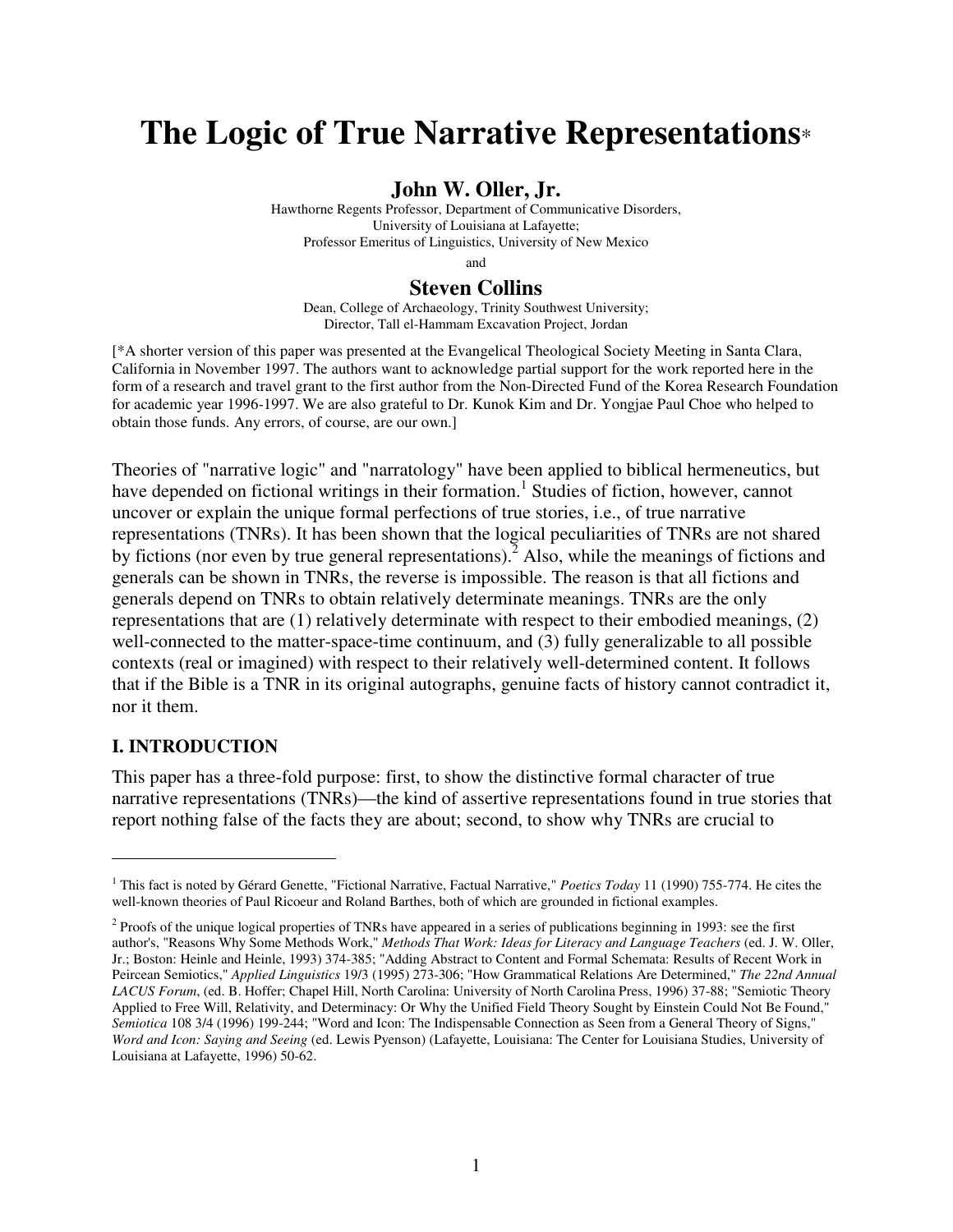hermeneutic studies of history and science and of all representations that aim to be true of the material world (as in biblical archaeology); third, to show that instead of TNRs being dependent on fictions (or theories thereof), exactly the reverse is true. All representations (including fictions, errors, lies, and all general representations) depend for every smidgen of their meaning on the existence of and shared common knowledge of TNRs.

Our paper begins at an introductory level, but carries TNR-theory beyond prior publications. In particular the pragmatic perfections of TNRs—known as determinacy, connectedness, and generalizability<sup>3</sup>—are introduced and explained, but, in addition, certain syntactic perfections are also demonstrated,<sup>4</sup> and a still more abstract set of semantic perfections is also shown to accrue only to TNRs. These findings follow from a perfectly general application of the method of exact logic as laid out by Charles S. Peirce in 1865 and thereafter.<sup>5</sup> To begin with, an exposition of "exact logic" is presented so that the underlying logico-mathematical method can be understood. Then, the pragmatic, syntactic, and semantic perfections of TNRs are demonstrated, and certain logical consequences for the sciences, hermeneutic studies in general, and biblical studies in particular, are considered.

#### **II. AN EXPOSITION OF "EXACT LOGIC"**

 $\overline{a}$ 

The entire method can be summed up in a single statement: *No argument or distinction is admitted until its necessity has been demonstrated.* It must be shown for each and every part of the theory that without that part, a logical inconsistency (or often an infinite repeating series of them) must arise. In the final analysis, everything in the theory to be presented here (and that has been published elsewhere) rests on the "mere consistency" of signs and nothing else. However, to make the discussion comprehensible to persons unfamiliar with the method of exact logic, it is necessary to provide certain elaborations and explanations in addition to the strict proofs that form the backbone of the entire structure. The ancient logicians called each such explanation a "scolium" (i.e., a tutorial) and aimed to label them separately from their proofs. Here, the scolia (tutorials) are incorporated seamlessly as the discussion proceeds. The scolia are not separately indicated, but in order to call attention to the critical results of the theory, proofs are punctuated with the traditional Latin abbreviation, *Q.E.D.* (*Quod Erat Demonstradum*—which was to be demonstrated). However, in view of the didactic purpose of this paper in order to achieve a comprehensible exposition, though formal necessity is never set aside, it is sometimes backgrounded for the sake of comprehensibility.

By applying the method of exact logic, it is not necessary to beg the reader to accept any doubtful definition or proposition whose necessity has not first been demonstrated. This does not guarantee that every reader will naturally agree with the arguments presented, but that from a

<sup>&</sup>lt;sup>3</sup> As shown in Oller, "Reasons Why Some Methods Work" and in "How Grammatical Relations Are Determined" (as cited in footnote 2).

<sup>4</sup> By our reading—per the first author's "On the Relation Between Syntax, Semantics, and Pragmatics," *Linguistics: An International Review* 83 (1972) 43-54—syntax pertains to the sequential and/or, spatio-temporal relations between material things and event sequences as seen in representations; semantics pertains to the abstracted meanings associated with the material content of things and event sequences; and pragmatics pertains to the concrete meanings as found in the hard objects, social relations, and events referred to by representations.

<sup>5</sup> A succinct statement of the method can be found in C. S. Peirce, "The Logic Notebook," *Writings of Charles S. Peirce: A Chronological Edition, Volume 1* (eds. M. Fisch, C. J. W. Kloesel, E. C. Moore, D. Roberts, L. A. Ziegler, and N. P. Atkinson) (Indianapolis, Indiana: Indiana University Press, 1982) 337-350.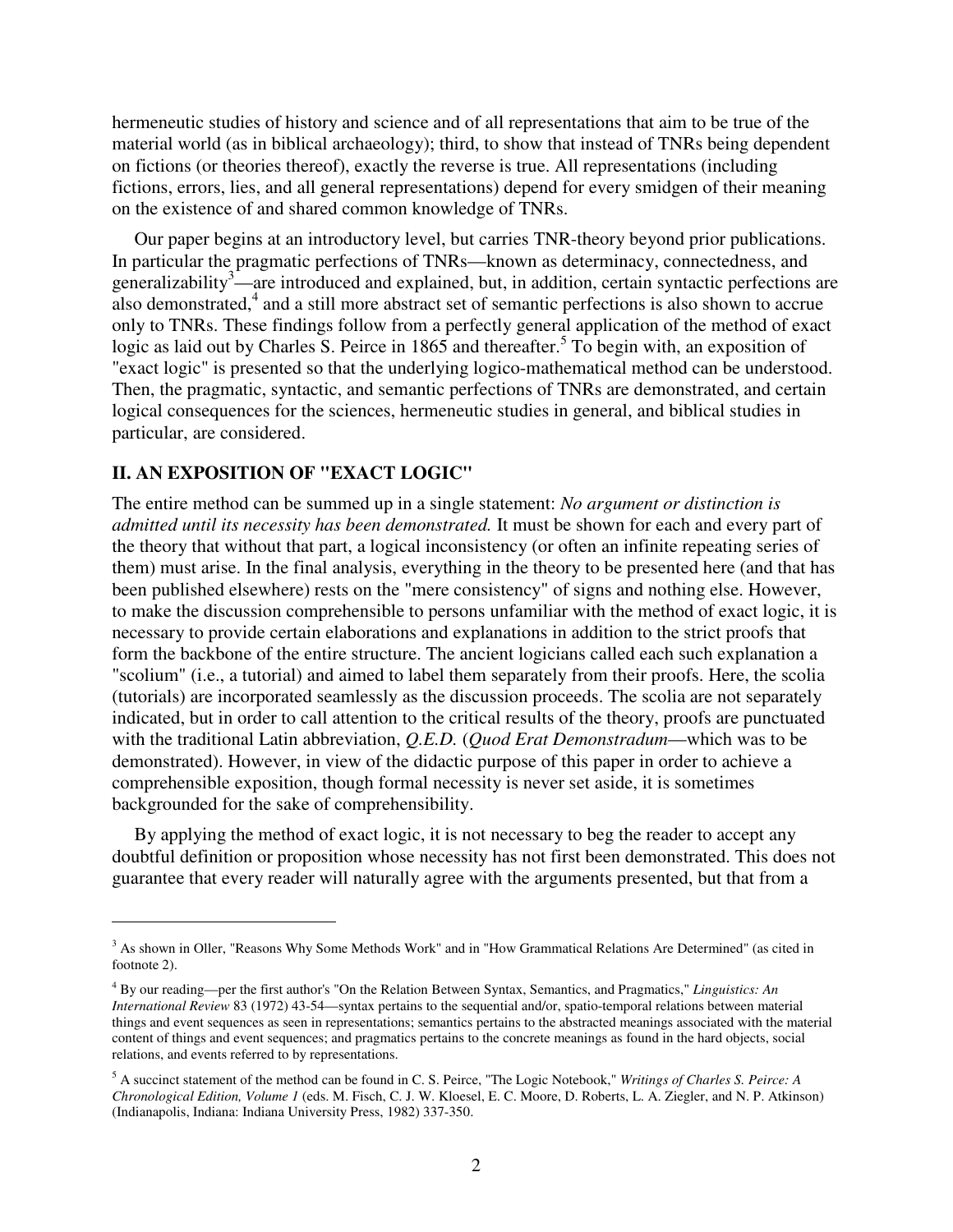strict logical point of view each element of the theory is shown to be necessary before it is put forward. Such a method escapes dependence on the sort of "common notions" (definitions) and undemonstrated propositions to which Euclid and his contemporaries had to appeal. In effect, dependence on such unproved propositions amounts to special pleading (begging the acceptance of unproved assumptions). In Euclid's geometry, for instance, special pleading was relied upon from the beginning. Consider two examples. First, the proposition that parallel lines never diverge nor meet involves question begging, as does the claim that the part must be less than the whole. Neither of these propositions could be properly proved, and yet both were accepted as necessary to Euclid's system by special pleading. The reader was asked to accept such as due to "common notions" or definitions. However, such special pleading involves mistaking the rhetorical device of begging the question for mathematical reasoning. Such flawed reasoning is highly likely to lead to other errors.

In fact, Euclid's assumption about parallel lines, though not strictly false, turned out not to be necessary either, and his assumption about the part always being smaller than the whole, was later shown to be false. The part, in fact, may be equal to the whole. For instance, in any line segment AB, with end points at A and B, if a third point C is defined between the first two, to give segment AC, it will be true that the part is less than the whole, i.e.,  $AC < AB$ ; but if C is allowed to coincide with B, a possibility that cannot logically be excluded, the part may be exactly equal to the whole,  $AC = AB$ , showing one of Euclid's long hidden blunders. That error, along with others, was concealed in assumptions that were not subjected to the fully rigorous requirement of consistency.

In the method of exact logic, by contrast, nothing is hypothesized except by a rigorous derivation that deductively points to one or usually an infinitude of necessary inconsistencies if that proposition were not to be accepted. For this reason, Peirce referred to his method as "exact" logic by which he intended perfectly necessary, or *strictly* mathematical, reasoning. Thus, "exact logic" is nothing other than mathematicized logic. It is profoundly more rigorous than the "axiomatic" method (ultimately rhetorical question-begging) applied by Euclid.

The Peircean approach begins from the premise that *consistency is necessary.* Deducing this premise, i.e., showing that it is necessary and essential to all conceivable forms of rational argument, provides (1) a useful launching pad (a starting premise) for the method of exact logic, (2) an illustration of how it works, and (3) a demonstration (logical proof) of it as well.

**1.** *Consistency Is Necessary***.** Before deducing the premise that *in representations consistency is necessary*, consider the nature and power of the simple proposition to be proved. Jesus of Nazareth said, "But let your communication be Yea, yea; Nay, nay; for whatever is more than these cometh of evil" (Matthew 5:37).<sup>6</sup> In other words, "yes" should mean "yes" and "no," "no." Further, he pointed out the ultimate consequence of violating this rule of conduct: "Every kingdom divided against itself is brought to desolation and every city or house divided against itself shall not stand" (Matthew 12:25; also Mark 3:24-25 and Luke 11:17). There is little doubt that Jesus' words of condemnation were not merely uttered against the pharisaical leaders of the day, but against Satan (formerly, Lucifer) and all his followers (including, evidently, about a third part of the angels of heaven who rebelled with Lucifer; Revelation 12:4). It is interesting that the very requirement of consistency in the use of signs, spelled out so clearly by Jesus, is *the foundational premise on which the whole citadel of mathematics rests, and with it, all genuine* 

<sup>6</sup> All Biblical quotations are from the King James Version.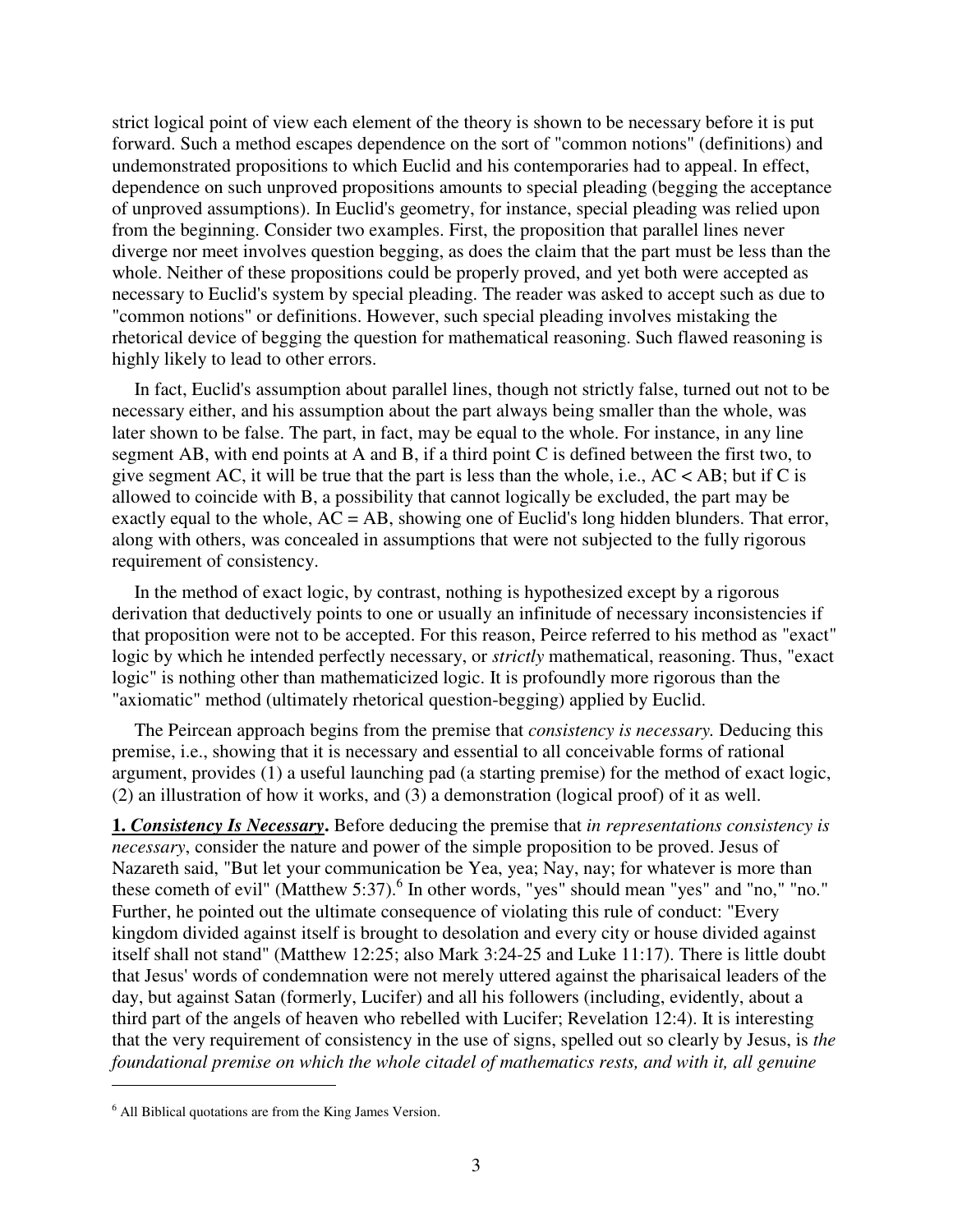science.<sup>7</sup> But, sad to say, no perfect example of consistency can be found in mathematics (as yet), because no completely comprehensive mathematical system is known. Neither can perfect consistency be found in the empirical sciences where all measures are known to be intrinsically imperfect. The only logical or literary source for the absolute requirement of consistency is the Judeo-Christian God who never lies (Numbers 23:19; Titus1:2; Hebrews 6:18), and who is the same "yesterday, today, and forever" (Hebrews 13:8).

**2.** *Mathematics and the Sciences Depend on Consistency.* An unanswered question for all the world, therefore, is how it comes to be that all of the sciences depend—and especially the queen of sciences, mathematics itself absolutely depends—on a conception of absolute perfection that the world has never yet been able to produce. The one thing that mathematics and the sciences show with perfect clarity is that if the demand for consistency should ever be abandoned, mathematical reasoning would vanish and with it the entire province of the sciences. Here is why. The result is shown in the sort of proof required by exact logic. The purpose is both to illustrate the method in what may be the simplest of exact proofs, while at the same time launching the larger argument and exposition: The goal of mere consistency cannot be rejected in theory-building or else the theoretician comes immediately to a necessary inconsistency—a dead-end on the first move of the logico-mathematical game. *Rejecting the premise of consistency results instantly in an inconsistency. But this undesirable outcome can easily be avoided by accepting the premise that consistency is necessary. Therefore, consistency is necessary. Q.E.D.* Unless this first move is admitted, the process of reasoning cannot prosper. It cannot even take a single step. Therefore, the necessity of consistency is proved and the simplicity and power of the Peircean method of exact logic is also illustrated.

In all that follows, the purpose is both to demonstrate the logico-mathematical method of relying on nothing but "mere consistency" and to show certain of its consequences for hermeneutics in general, and for biblical studies and archaeology in particular. We proceed with an introductory discussion of what true narratives are and how they provide the material content of all possible meaningful representations. This portion of the paper aims to be didactic in its development but without compromising the method of exact logic which it both adheres to and demonstrates. As Peirce argued, every application of the method of exact logic both illustrates and proves the method. Peirce contrasted his own method with that of Hegel:

Hegel makes a great boast of the fact that his Logic developes [Peirce's spelling] its own method. Mine pursues a rational method of which the logic itself is but the deduction and proof. Moreover I am not forced to make my book unintelligible in order to follow mine, but on the contrary it is the very procedure which perspicuity demands. Another thing; Hegel never deduces the necessity of considering what he considers before considering it; but I never introduce a distinction without having deduced the necessity for it.<sup>8</sup>

#### **III. WHAT ARE TRUE NARRATIVE REPRESENTATIONS (TNRs)?**

 $<sup>7</sup>$  The inescapable requirement of consistency in mathematical reasoning has commonly been appealed to from ancient times as</sup> noted by L. S. Bahr and R. Johnston (eds.), *Collier's Encyclopedia* 15 (New York: Collier's, 1994) 543. It was explicitly set out as foundational by the discoverer of the calculus, G. W. Leibniz, *Discourse on Metaphysics* (reissued in English, Manchester, England: Manchester University Press, 1953 from the original German ca. 1700) 2-63; and also by C. S. Peirce in many places but see especially in volume IV of the *Collected Writings of Charles Sanders Peirce* (eds. C. Hartshorne and P. Weiss) (Cambridge, Massachusetts: Harvard University Press, 1931-1935).

<sup>8</sup> In "The Logic Notebook," *Writings of Charles S. Peirce: A Chronological Edition, Volume 1* (eds. M. Fisch, C. J. W. Kloesel, E. C. Moore, D. D. Roberts, L. A. Ziegler, and N. P. Atkinson) (Indianapolis: Indiana University Press, 1982) 340.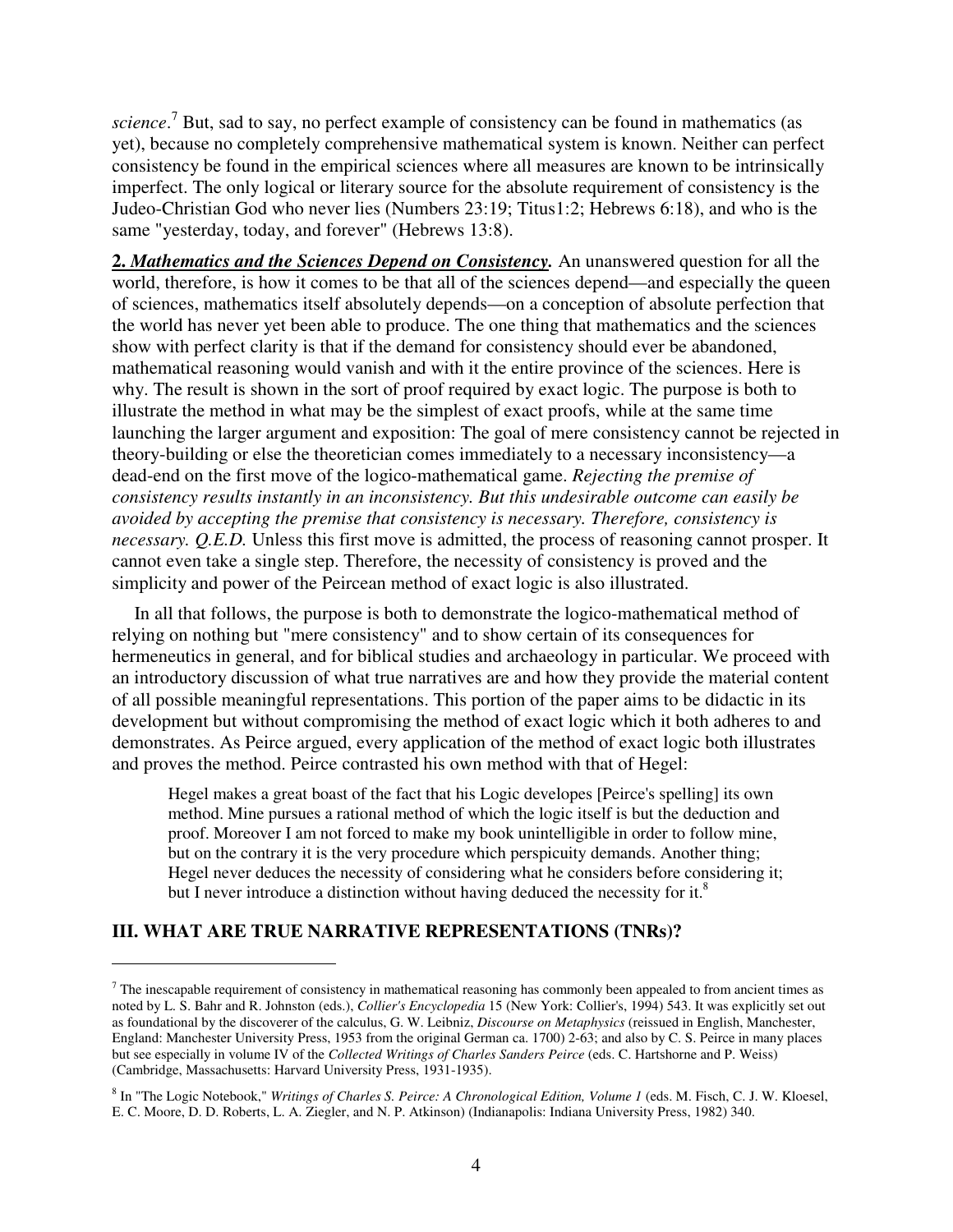In what follows, it is proved that TNRs have certain logical properties not found in any other representations. Those properties are first proved to be unique to TNRs and thus are shown also to be crucial to the power to reason and to the very possibility of mathematical thought, and to all of the theoretical reasoning undergirding scientific observation and experimentation. In what follows, no element necessary to the definition of TNRs is introduced until its necessity is first proved.

**1.** *The Necessity of Meaningful Representations***.** The fact that meaningful representations (Rs) exist cannot logically be denied, for to do so would require the use of meaningful Rs. To see that this argument is perfectly general and that it must be true, it is only necessary to show that the formal structure of any comprehensible statement of doubt about the existence of Rs, in all possible cases, must use meaningful Rs in order for the argument to be framed. The doubter might say, "I show by these Rs that the existence of Rs is doubtful, etc. etc." But for every such statement, no matter what additional reasons might be given, the comprehensibility of the argument depends on the use of the Rs that express the doubt. No such argument can prosper because it denies the existence of the very Rs upon which it rests. Every such argument without any possible exception violates the consistency requirement. Therefore, Rs exist. *Q.E.D.*<sup>9</sup>

**2.** *The Necessity of Bodily Objects in Space-Time***.** Similarly, it is possible to show that bodily objects must be admitted to exist. For anyone to express doubt concerning the existence of material objects in space and time requires the use of Rs which are not only distinguished from each other, but which are also associated with the bodily person (or persons) expressing the doubt. Regardless whether that bodily person be one or many, his or her doubt about the existence of objects in space and time cannot be intelligibly put into Rs except he or she be associated with those Rs. But, if the Rs are attached to just one bodily person situated in space and time, as they must be, every such argument must be false by virtue of its inconsistency with the bodily object(s) it necessarily involves in its structure. Therefore, bodily objects exist in space and time. *Q.E.D.* 

**3.** *The Necessity of Meaningful Relations Between Rs and Objects***.** In addition, it can be shown that genuine spatio-temporal relations between Rs and objects in space and time cannot reasonably be doubted. Any expression of doubt concerning such relations can only be manifested by Rs that are intelligibly related both to the person (or persons) expressing the doubt and to the doubt itself (be it real or merely feigned). To express such a doubt, the person (or persons) will be obliged to say something like, "Here, in these Rs, I show that the existence of meaningful relations between Rs and objects in space and time is doubtful for the following reasons: Etc., etc." And, again, regardless how the "etc.'s" might be filled in, the case is always lost in favor of the existence of meaningful relations between Rs and objects in space and time, because the very form of every such argument against meaningful relations between Rs and bodily objects invariably embodies such relations. Therefore, meaningful relations between Rs and bodily objects in space and time are demonstrated. *Q.E.D.* 

**4.** *Defining and Proving the Existence of TNRs***.** It turns out that with the foregoing elements in hand—(1) Rs, (2) bodily objects in space and time, and (3) meaningful spatiotemporal

<sup>9</sup> While this argument resembles the one given by Descartes in which he said, "*Cogito ergo sum*" (= "I think, therefore, I am") his argument introduces entities other than representations per se. It could have been made more nearly perfect if he had said, "These are representations; therefore, representations exist." However, to perfect the argument completely it is essential to show that it effectively rules out all possible counter-arguments, which is done in the exact logic proof of TNR-theory just given above.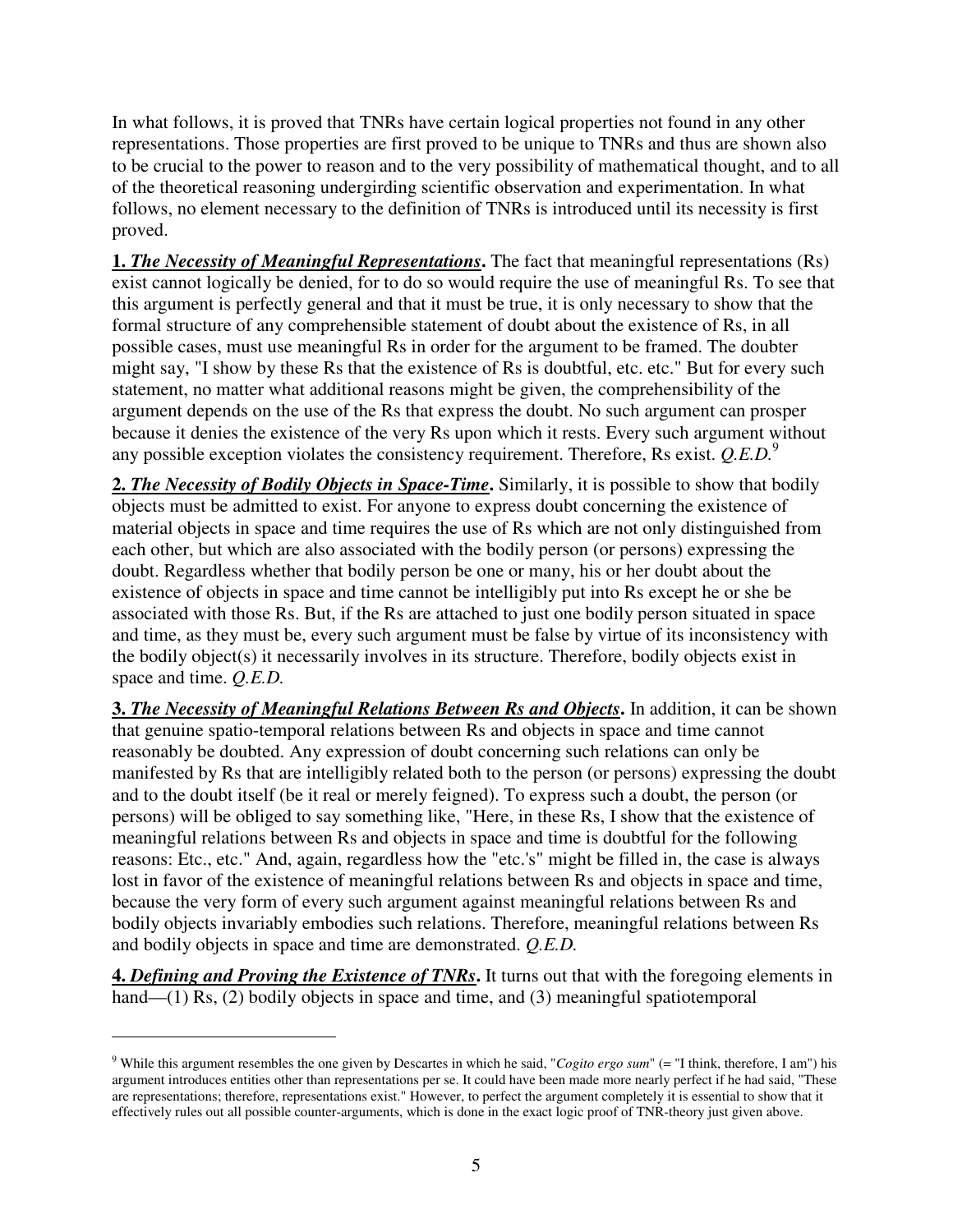connections between Rs and bodily objects in space and time—all the formal elements of a relatively perfect R, i.e., a true narrative representation (TNR) are proved to exist. Thus, the structure of true narrative representations (TNRs) as shown in Figure 1 is formally established. An example of a TNR can be found in *any true statement competently produced about genuine material facts competently understood by a suitably positioned observer.* But suppose someone doubts that any valid TNRs exist. To express such a doubt will require a statement along the lines, "I doubt that any TNRs exist because etc., etc." However, every such expression of doubt actually must be a TNR to the extent that it genuinely connects the doubt expressed with the person who refers to himself or herself as "I". Therefore, since no such argument can prevail against the very fact that it embodies, TNRs must be admitted to exist. *Q.E.D.* 

**5.** *Degenerate Rs: Fictions, Errors, and Lies***.** From the structure shown in Figure 1, it is possible to define and, at the same time, prove the existence of three additional structures that are progressively more "degenerate" (i.e., less "perfect" or complete) than TNRs. These are fictions, errors, and lies (respectively, in the order of their increasing degeneracy and imperfection). But before considering those degenerate structures in more detail, we should examine the common properties of every TNR a little more closely.



**Figure 1**. The three part formal structure of **every TNR**.

Every R that is consistent in its entirety with whatever facts it purports to be about, i.e., in the sense that it says nothing false of them and that they do not fail to deliver whatever it claims of them, is a TNR. Contrary to the popular claims of certain celebrated skeptics (e.g., David Hume, Bertrand Russell, Jacques Derrida, and the like) ordinary experience is chock full of TNRs. For instance, if someone reports any event, e.g., having had coffee with breakfast, provided only that the facts at hand do not conflict in any way with the claims made, the assertion qualifies as a TNR.

# **IV. CONSEQUENCES OF TNR-THEORY FOR BIBLICAL STUDIES**

The Bible purports to be grounded in TNRs from the opening account of the creation of the universe in Genesis to the eschatological climax in Revelation. The Bible claims throughout,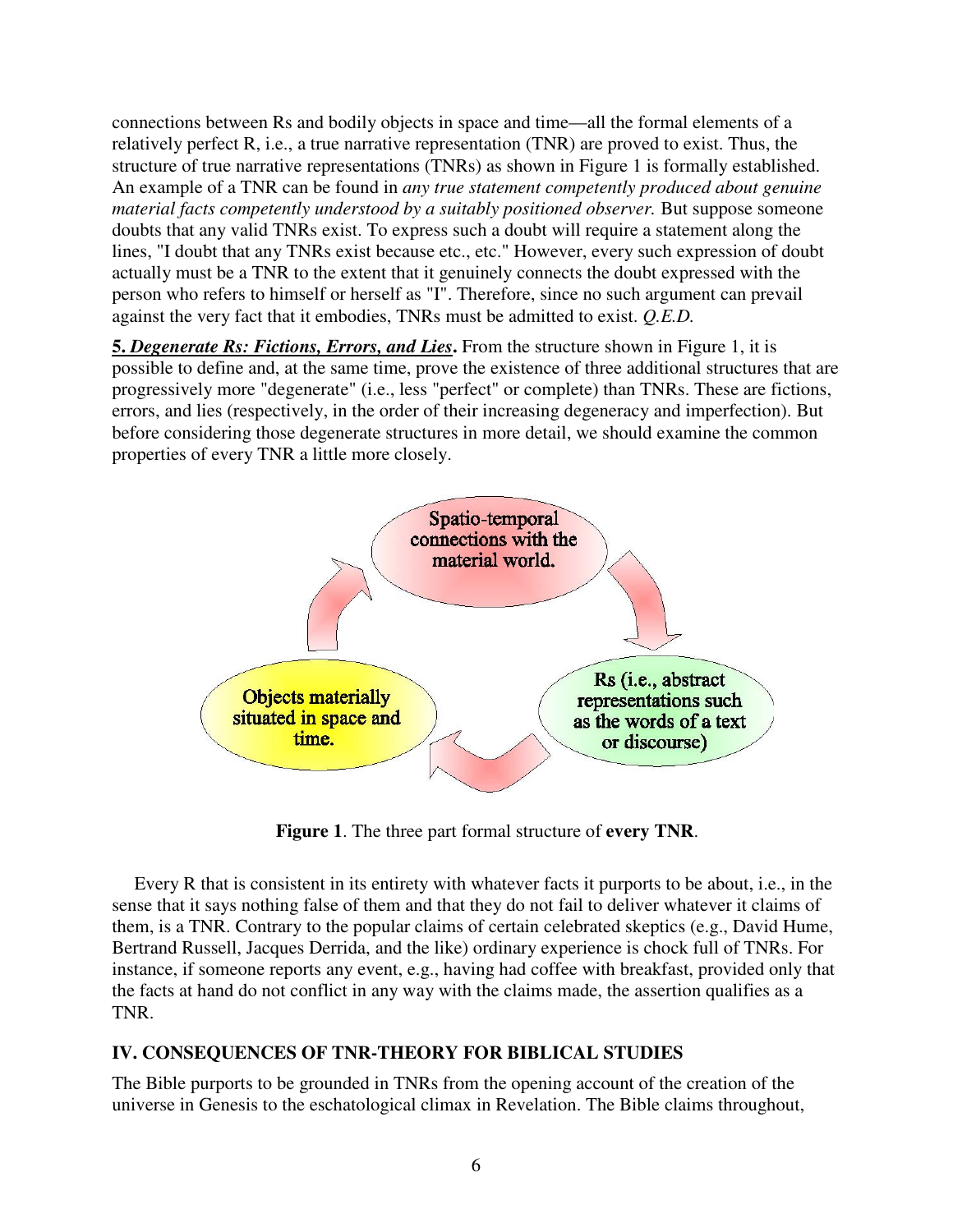from beginning to end, to be grounded in TNRs. An example of a TNR, provided only that it is true of material facts of history, is the representation in Micah 5:2 that Messiah would be born in Bethlehem. According to all accounts in the New Testament this is exactly what occurred. Now, here we stumble upon a logical consequence of the formal structure of TNRs that at first may seem unremarkable, and yet shows the transcendental, eternal character of every ordinary, commonplace, garden variety TNR along with all true reports of historical events great or small.

Suppose we ask concerning any TNR when it might cease to be true. Take the prophecy of Micah 5:2. When in the distant future will it ever be the case that Jesus was not born in Bethlehem exactly as foretold by Micah? Or, looking toward the distant past, at what point does the TNR concerning the birth of Christ ever cease to be true? Can it ever be dissociated from its material fulfillment? The answer in all such cases, no matter how many billions and billions of years (hats off to the late Carl Sagan) might be inserted between the TNR and its purported material facts, is, Never. There is never a point in time and space where any given TNR can be dissociated from the facts of which it is true. Can there be any other explanation for the New Testament statement of Jesus about the fulfillment of every jot and tittle of the Hebrew Scriptures (Matthew 5:18)?

The argument which follows in this paper shows that truth in every meaningful sense of the term must be grounded in the sort of formal structures manifested as TNRs. Saying this is getting ahead of our story, but it is useful to do so to encourage readers to persevere in following the argument all the way through.

Many other biblical texts, provided they are true historical reports, reveal all of the unique properties of TNRs. Consider the prophecy of Isaiah that Messiah would be unjustly accused, tried, and executed, and yet would "divide the spoil with the strong" (Isaiah 53:12). This prophecy was so perfectly fulfilled in the death, burial, and resurrection of Jesus Christ that naive hearers of the 53<sup>rd</sup> chapter of Isaiah routinely mistake it for a New Testament text. They naturally associate it with the events of the life of Jesus, in which the prophecy is perfectly fulfilled. Similarly, the manner of Jesus' death was prophesied by Zechariah (especially in chapters 12 and 13) in such detail that crucifixion is clearly indicated about 100 years before the first execution of that kind was ever recorded.<sup>10</sup> The description in Zechariah 13:7 was explicitly quoted by Jesus as a forecast of his death on the cross, showing that he took it to be a TNR relative to those specific historical events. In the same way, the description of the series of events leading up to and including the death of Christ were given in sufficient detail by David in the 22<sup>nd</sup> Psalm that secular critics of the Bible have ever after puzzled over the account given there. Jesus quoted the opening line of that Psalm in Hebrew as one of the seven recorded utterances from the cross. The terrible things described were never done to David himself according to any known historical record. Yet the descriptions are so vivid and accurate that it seems that David observed the events firsthand, or was told of them by someone else who did.

The fact that all these details were written down about a century before crucifixion was first used as a method of execution has led worldly critics of the Bible into an ever growing thicket of convoluted interpretations and absurdities in trying to make the Bible out to be a fiction and the God of Abraham, Isaac, and Jacob a liar. But, as noted in the Proverbs, no plan can succeed

<sup>&</sup>lt;sup>10</sup> M. W. Shoenberg, "Crucifixion," *Catholic Encyclopedia* 4 (1967) 485-486, writes on p. 485: "The earliest historical record of crucifixion as such dates back, on the authority of Herodotus (*Hist.*9.20), to the beginning of the Persian period (6<sup>th</sup> century B.C.)."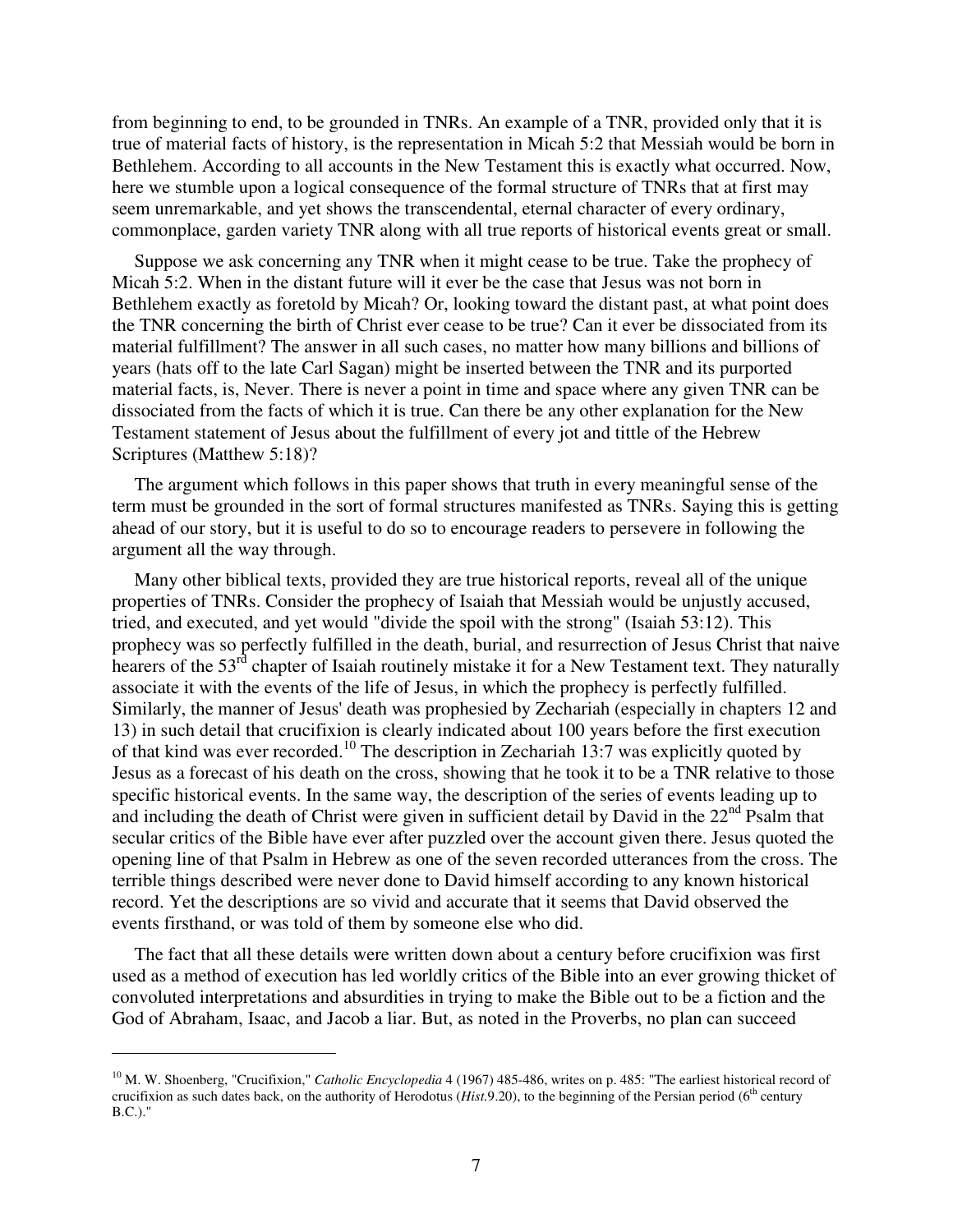against the Lord, for all the reasons that it is impossible to find a consistent way to contradict the truth. As Plato explained to Agathon: "But, my dearest Agathon, it is truth which you cannot contradict; you can without any difficulty contradict Socrates."<sup>11</sup>

### **V. ACCOUNTING FOR THE FULL RANGE OF DEGENERATE REPRESENTATIONS**

Having said what TNRs are, and how they are illustrated in a few biblical representations, let us move on to consider the additional degenerate structures that must be admitted on the basis of the formal structure defined and proved for TNRs.

**1.** *Fictions*. First, suppose the particular objects referred to by the Rs in any given case are merely imagined rather than materially present to a competent observer in space and time, the result is a fiction as shown in Figure 2. An example of a fiction can be found in any R where the arguments referred to (e.g., the purported persons, things, and events referred to) lack the material substance needed to make them perceivable to a competent bodily observer in space and time. That is, the fiction must be imagined because it is not really situated in the material space and time of any actual observer. Every fiction is merely imagined on the basis of whatever Rs its creator chooses to produce. It is clear from the structure of such an R that all fictions (i.e., all those Rs conforming to the degenerate structure in question) provide information about their purported facts only through the Rs that are employed. When Mark Twain wrote about Tom Sawyer and Huckleberry Finn if he did not choose to specify the number of logs used in building their raft, that number can never be, nor ever have been, discovered by any method of science.



**Figure 2**. The formal structure of any fiction.

The Bible makes mention of fictional Rs at many points as "imaginations" and the like (Genesis 6:5; Deuteronomy 31:21; etc., Romans 1:21). For instance, the prophet Jeremiah speaks of the rebellious nation of Israel, "They say unto everyone that walketh after the imagination of his own heart, No evil shall come upon you" (23:17), and Paul wrote to the Romans, "Because that when they knew God, they glorified him not as God, neither were thankful; but became vain in their imaginations, and their foolish heart was darkened" (1:21).

<sup>11</sup> In Plato's *Symposium* 201.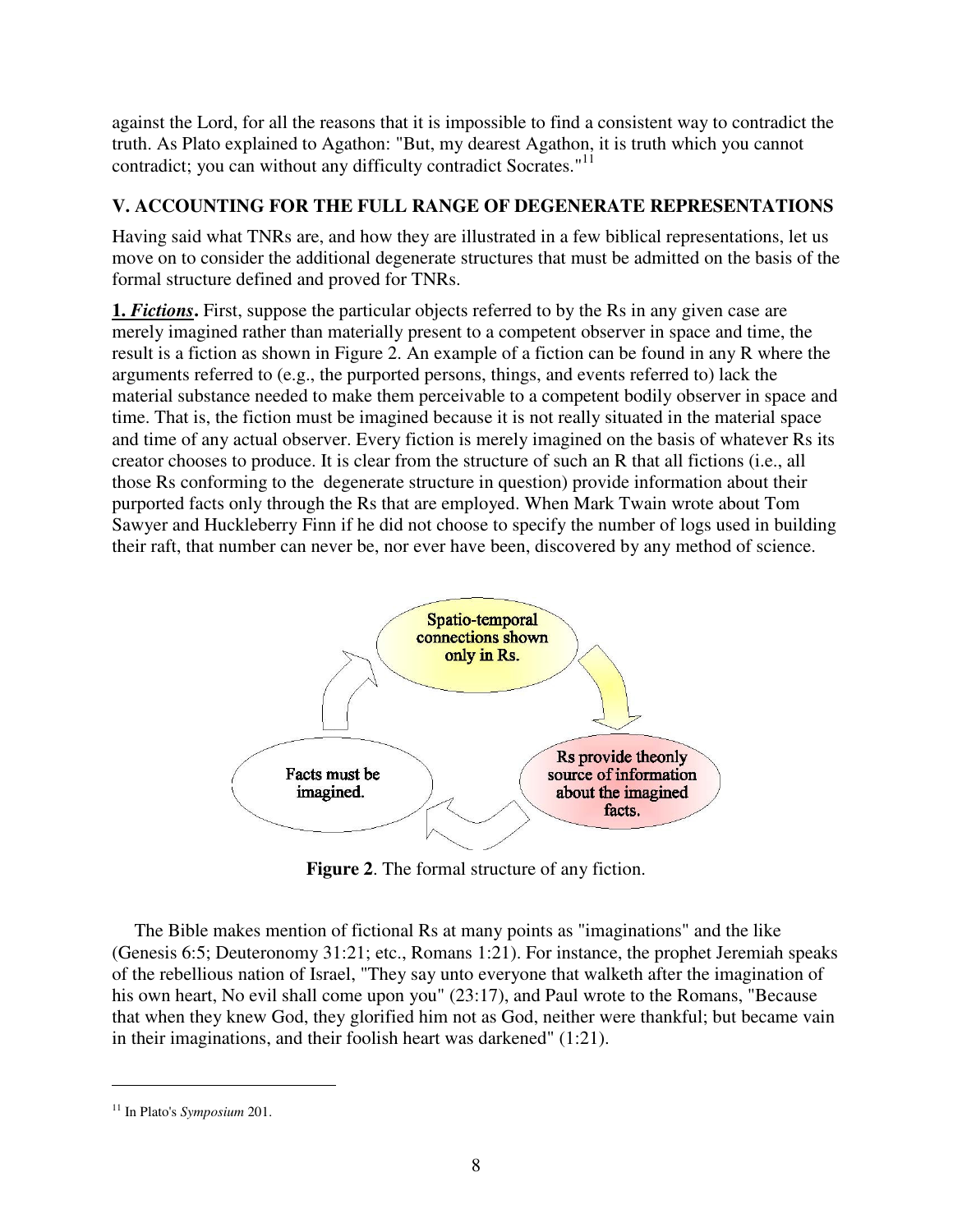2. *Errors*. A still more degenerate structure will be found in what is termed an error as shown in Figure 3. Such a structure results from taking a mere fiction to be a TNR. In such a case, both the Rs and the purported facts are degenerate. That is to say, in any error the facts are not as they are represented to be. Figure 3 shows that an error involves a degeneracy beyond that of a mere fiction (as compared against the relatively perfect structure of a TNR). It shows that in an error, the factual element is not what it is imagined to be, nor is the R consistent with the facts at hand. An error, therefore, is degenerate in two of the necessary parts of the TNR structure.



**Figure 3.** The formal structure of any error.

An error is a fiction that is mistaken for a TNR as shown in Figure 3. In every error, the factual element is understood incorrectly (being replaced by a fiction that is falsely believed to be genuine) and the representation of the facts actually on hand is corrupted by virtue of the R being made to conform to the imagined facts rather than the actual ones. For instance, if someone sees what appears to be a ground squirrel on a dirt road but it turns out to be a piece of cardboard turned up by a road grader, in taking it to be a ground squirrel the observer erred. The object is not a squirrel as it was imagined to be, nor is the representation of the object consistent with what it is, namely, a piece of cardboard. The imagined squirrel is a fiction, and the representation of such a fiction as true is the source of the error.

**3.** *Lies***.** A still further degeneracy is possible because the connection between objects in space and time with Rs can be deliberately corrupted with the intention of deceiving. For instance, suppose the fiction is known to be false and yet is nonetheless deliberately and knowingly represented to be true. In the latter case, what we have is a lie. Figure 4 gives the formal structure of a lie where all three of the necessary parts of the TNR structure are corrupted. In the case of any lie, the factual element is covered over by a known fictional one, and the R is made to correspond to the known fiction, which the producer of the lie pretends to believe even though he or she knows it to be not merely a fiction, but an actual falsehood (an error). As a result, the linking between the purported facts and the representation is deliberately corrupted, and the innocent aspect of an ordinary error is replaced by a willful preference for a false R rather than a TNR. For instance, when President Clinton denied having been sexually involved with Monica Lewinski, he lied. Setting aside all the fancy language, deliberately representing facts to be other than they are is what is meant by the term lying. Between the ages of about four and twelve,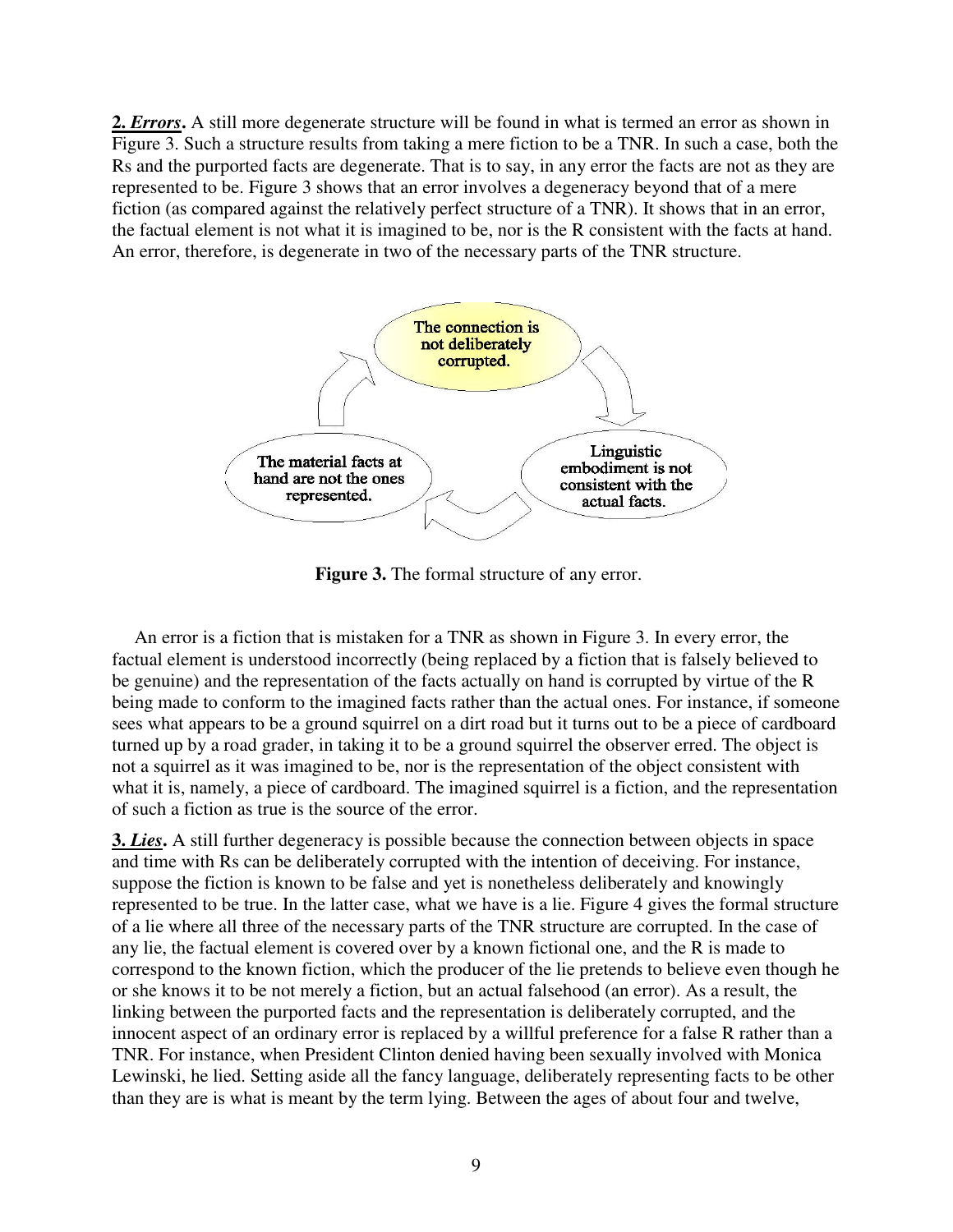most normal children become able to make the distinction between innocent errors and deliberate  $lies.$ <sup>12</sup>



**Figure 4**. The formal structure of any lie.

In comparing the formal structures of TNRs with all the other structural forms that are possible, we discover that there are two major kinds of Rs, those that purport to be about particulars (Ps), which logically must include TNRs, fictions, errors, and lies, and those that purport to be general (Gs), i.e., about all or none of the possible things of a given kind. What distinguishes Ps from Gs is the fact that Ps purport to be about individual particulars (ultimately manifested in particular material entities interacting in space and time) while Gs purport to be about all instances conforming to a general description or abstract representation (e.g., to all cases of a given kind). It turns out that it is possible to prove that all Gs depend on TNRs to get any determinate particular content, and that all degenerate fictions likewise depend on Gs, and thus indirectly on TNRs which are the ultimate source of all well-determined particular meanings. This follows from the demonstration that only TNRs are determinate with respect to what they mean, connected to particular things situated in space and time, and thus generalizable to all possible cases of a given kind.

The results of such an analysis are shown in Figure 5 where the arrows suggest that all degenerate particulars and all generals must be derived from the particular meanings determined by TNRs. Summing up the proofs that the relations shown in Figure 5 actually hold, it is only necessary to show that fictions are not well-determined with respect to their material content, while TNRs are well-determined with respect to material content. In fact, this contrast follows directly from the formal structures under comparison and relies on nothing else whatever. Moreover, since Gs cannot get determinate particular meanings from degenerate particulars such as fictions (nor from errors, nor from lies), it follows that they can only get determinate particular

<sup>&</sup>lt;sup>12</sup> For a detailed analysis of how normal children progress through the hierarchy of signs leading to mature human capacity (and thus to moral responsibility) see J. W. Oller and D. Rascón, "Applying Sign Theory to Autism," *Clinical Linguistics and Phonetics* 13/2 (1999) 77-112. There is it shown in detail that the TNR-theory and its corollaries, especially the theory of abstraction which concerns how children acquire grammatical structures through TNRs, lead to a vastly more detailed analysis than heretofore of the medical mystery of autism (a mysterious disorder that leaves its victims isolated socially and strangely out of touch with the material world).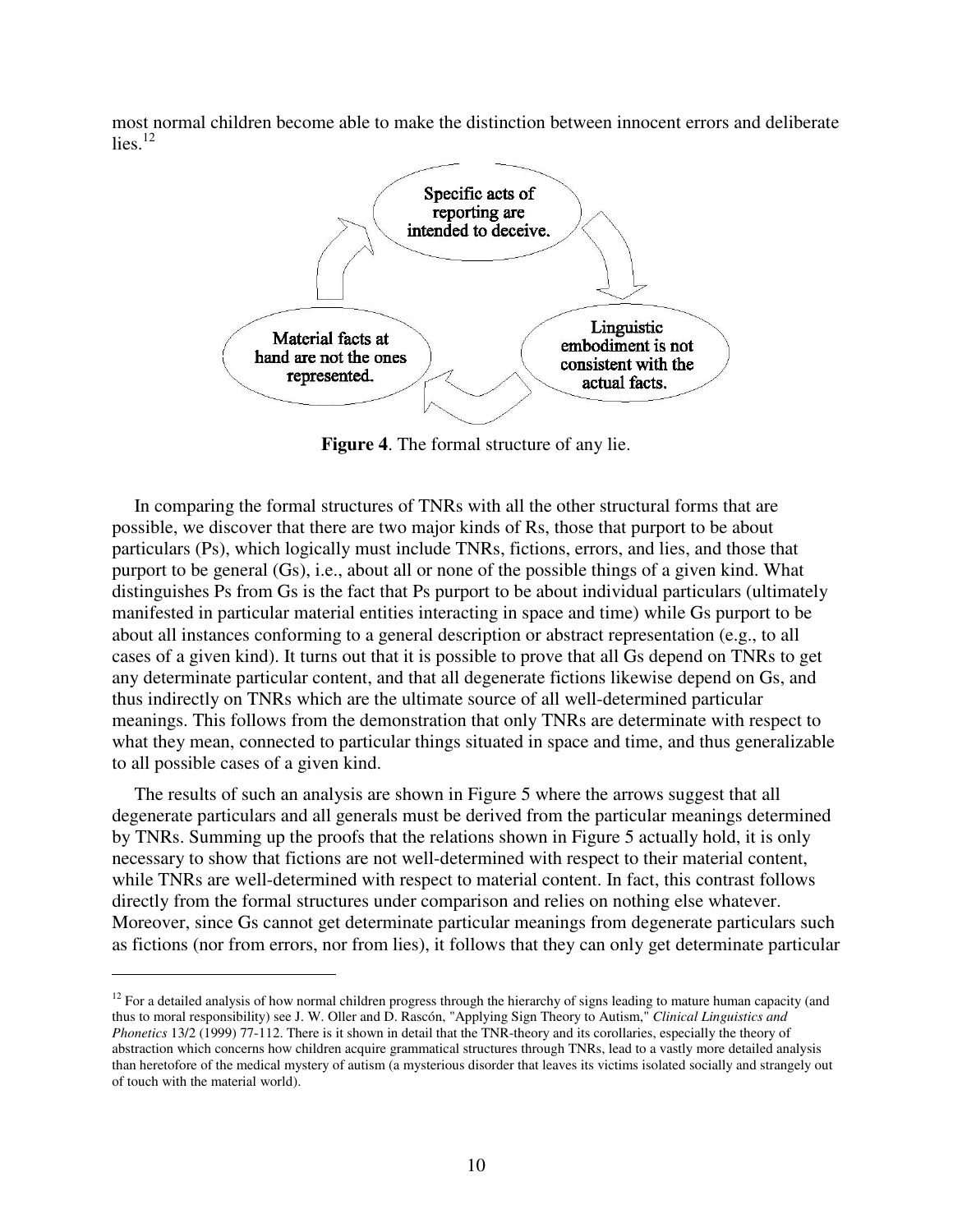meanings from TNRs. *Q.E.D.* Thus, all of the pragmatic perfections of TNRs are proved. TNRs alone are well-determined with respect to particular material content; determinately connected to the space time continuum; and thus, generalizable. In the final analysis, fictions and all generals must get all their particular content from TNRs and nowhere else.



# The Universe of Representations

**Figure 5.** TNRs as the foundational source of meaning for generals and for fictions.

The proof hinges so completely on the distinction between Ps and Gs that it may be useful to examine that distinction more closely. At its basis, this distinction boils down to the sort of difference between a person (P) and his/her name (G), or between a certain object (P) and its description or representation (G), or between what grammarians call an "argument" (P) as distinct from a "predicate" (G). In each case, the thing that could be pointed to is a P and the abstract description of it, apart from its particularity, is always a G. For instance, in the Genesis narrative of the life of Jacob (later called Israel) we meet his son named "Joseph" who is taken to Egypt by certain Ishmaelites where he ends up in the household of Potiphar. Consider first the name "Joseph." Since this R purports to be about a particular person named "Joseph," even if the R should turn out to be a fiction, it would still purport to be about a particular fact—the particular Joseph (son of Jacob) who was taken to Egypt; therefore, the entire R is a P. The rule is that *if an R has one or more particular arguments (in the logico-grammatical sense of the term "argument"), then it is an argument and therefore is a P. If, on the other hand, a given R does not have any particular argument, it is a G.* An example of the latter would be a statement such as, "It is appointed unto man, once to die." The latter statement, if understood correctly, applies indifferently to all possible human beings—male, female, black, white, red, yellow, Europeans, Americans, Africans, literate people, illiterate ones, persons living before Christ, after Christ, children, adults, etc. Since such a representation does not require any particular argument, it is a G.

All that differentiates Ps from Gs is that Ps purport to refer to one or more particular material arguments (bodily objects or persons) that do, or can, or conceivably might, enter into relations in space and time relative to each other and to other bodily objects. It is interesting, and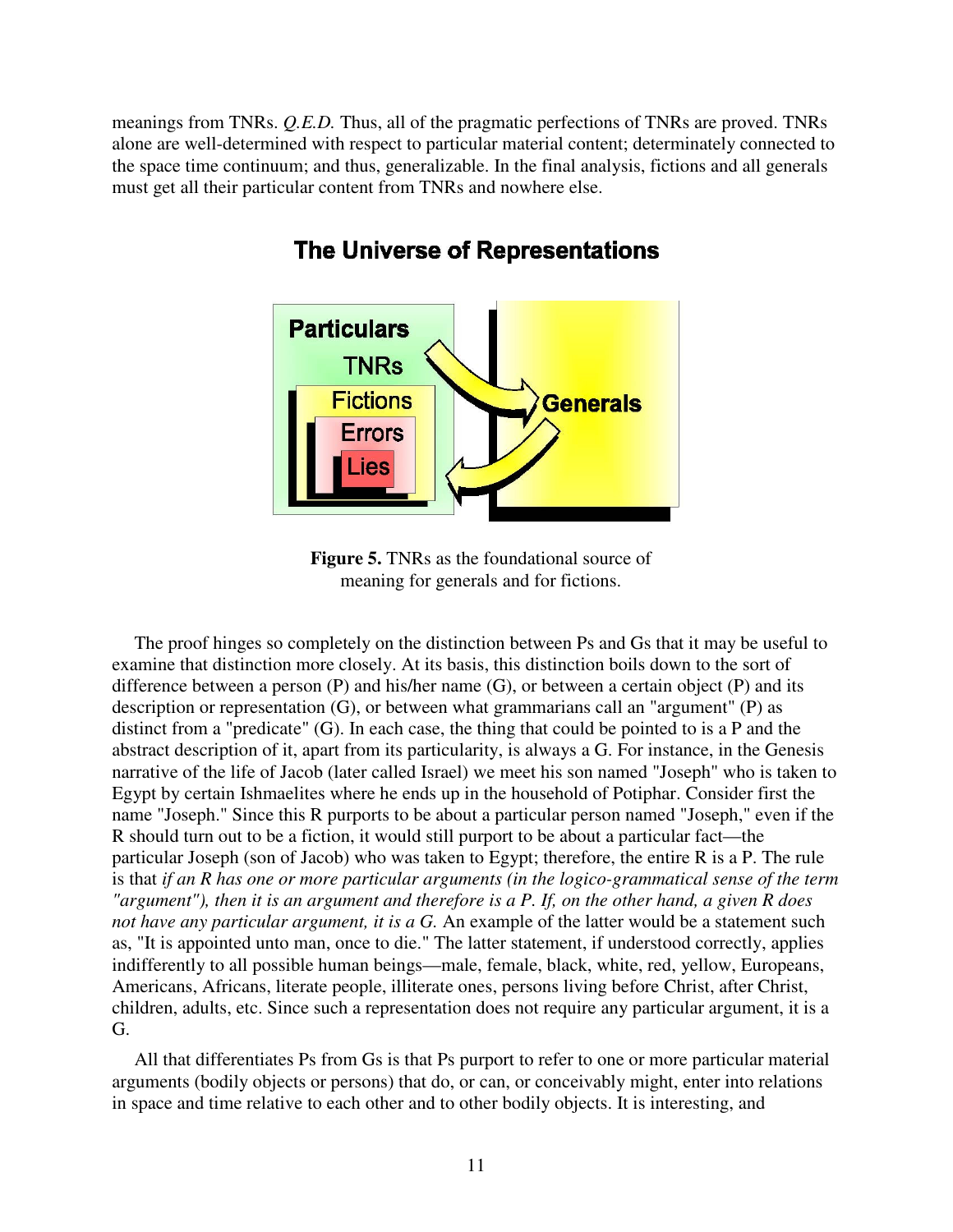important to note that Rs purporting to be about actual pluralities—e.g., Abraham, Isaac, Jacob, and their descendants—must be Ps because they are defined by whatever Ps are involved in the plurality. This holds just the same even if all of the individual particulars have not been singled out for attention. Putting the case another way, it is impossible that any actual plurality should be made up of anything other than its particular individuals (whether these are explicitly singled out or not). Therefore, all actual pluralities are Ps, and there is no overlapping middle ground between Ps and Gs (this finding is crucial as it shows that the examination iterated above is exhaustive and covers all possible Rs in the entire universe of possible Rs). Gs are unlike pluralities in this way: while pluralities consist of Ps, Gs infinitely extend immeasurably far beyond any Ps with which they may be associated and also immeasurably far beyond any discrete plurality. No matter how large any actual plurality might become, e.g., the number of stars in the heavens or the number of grains of sand at the beach, it will still fall infinitely short of the generality attained by any G. Moreover, since particular objects are as particular as can be, and general descriptions are as general as can be, if there is no middle ground between them (as we already proved there cannot be), it follows that Ps and Gs together exhaust the universe of possible Rs. To clinch the argument for the exhaustiveness of the examination just conducted, it is only necessary to note that whatever falls outside the universe of Rs is neither P nor G and cannot represent anything at all. Thus, all meaningful Rs without exception must be either Ps or  $\text{Gs.}^{13}$ 

Another result of such an analysis is that all Ps turn out to be narrative representations (NRs). That is, every P is the sort of R that purports, at least, to represent an element that forms part of a sequence of events involving its argument(s) in space and time (whether real or imaginary). An NR may refer to a brief event, e.g., "Billy fell off his bicycle," or it may be longer, e.g., the Bible purports to cover all time from the creation to the end of time itself. An NR that happens to be true, or a true narrative representation (TNR), is merely one that agrees with the particular material facts that it *purports to be about and, because of its agreement with its facts, actually is about*. Thus, if the Bible is a TNR, the whole continuum of facts in space and time must accord with it because it (the Bible) covers the whole scope of history before the fall of man, until the end of time.

Also, it is important to note that the Bible claims to be a TNR depicting the complete history of God's dealing with mankind from beginning to end. If the Bible is true, therefore, being an NR, it must also be a TNR (or a degenerate fiction on a par with a colossal collection of deliberate lies). Thus, provided the text is true, there must be actual persons, places, and events that agree in all their details with whatever claims the Bible makes. For example, take the biblical story of Joseph, the son of Jacob, who was sold into slavery in Egypt. If that story is true, there must be historical places corresponding to the ones named in the story, and there must have been, at the time depicted in the story, real persons corresponding to the persons named there,

<sup>&</sup>lt;sup>13</sup> There is an interesting physical consequence of the proof that there is no middle ground between particulars and generals. Peirce showed this consequence mathematically, as discussed in *Reasoning and the Logic of Things: The Cambridge Conferences Lectures of 1898: Charles Sanders Peirce* (ed. Kenneth L. Ketner; Cambridge, Massachusetts: Harvard University Press, 1992). Einstein and Bose independently predicted a physical consequence of the missing middle ground which was empirically demonstrated for the first time by M. H. Anderson, J. R. Ensher, M. R. Matthews, C. E. Wieman, and E. A. Cornell, "Observation of Bose-Einstein condensation in a dilute atomic vapor," *Science* 269/5221 (1995) 198-201. They showed that supercooled rubidium atoms congeal into a superatom where the individual component atoms become melded together so closely as to form a perfected continuum. Thus, as Peirce showed independently by strict mathematical reasoning, in a perfected generalization (or a continuum which Peirce showed to be the same thing), the individuals become so closely associated with each other that they are no longer particulars nor distinguishable at all.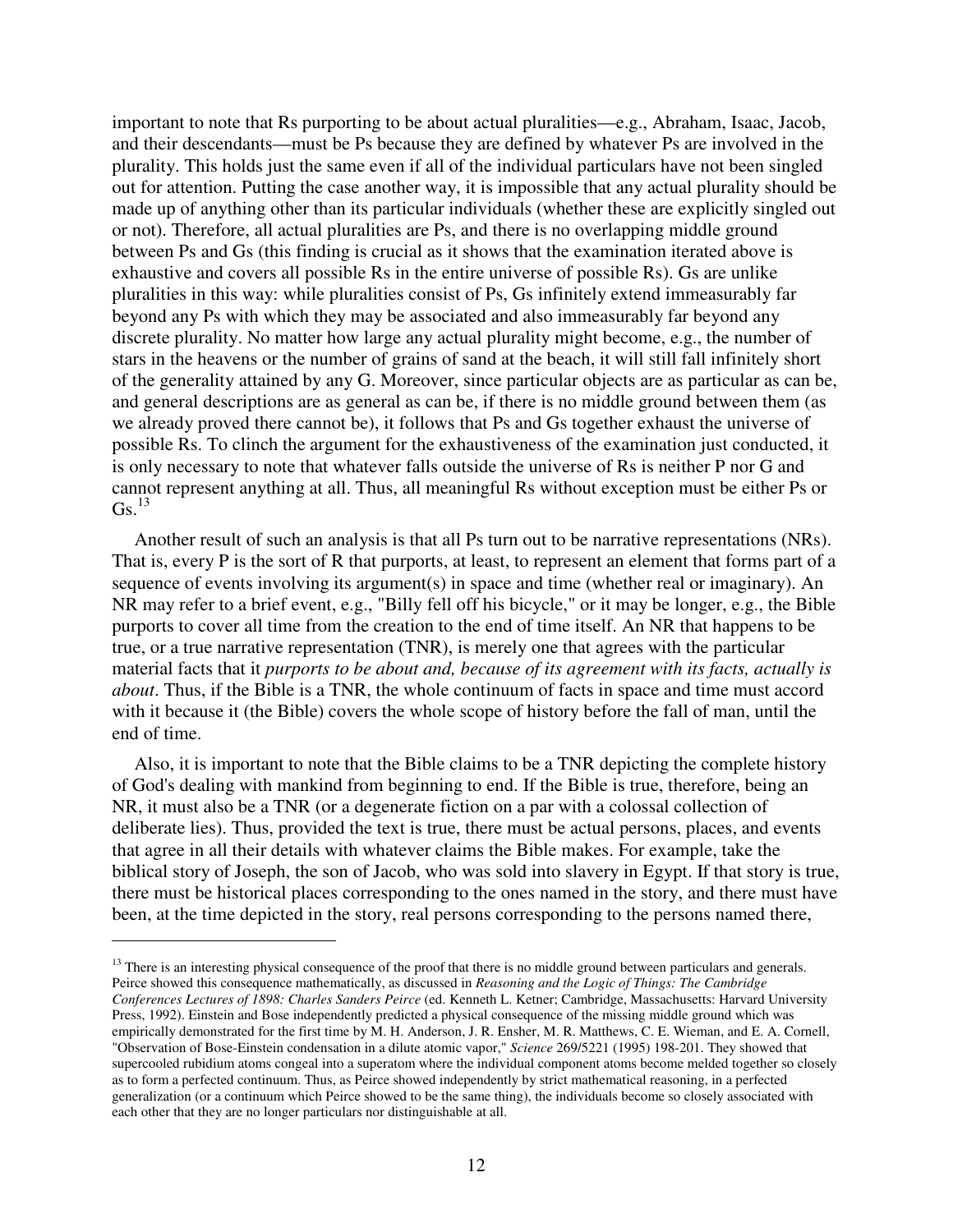real events corresponding to the ones iterated, and so forth. None of this, of course, is the least bit surprising, nor should it be. All that TNR-theory does is to make more explicit the formal constraints on Rs that happen to be true. It merely elaborates on, by rendering explicit, the common understanding of what it means *to tell the truth.* 

Summing up, if a given fiction is merely considered as a hypothetical possibility, it is only degenerate in one element of a TNR. For instance, imagine yourself on a flight to Mars. In such a fiction, only one element in the formal structure of a TNR is missing—namely, the material element (see Figure 2 above). In an error, two elements are degenerate (Figure 3 above), and in a lie, all three are degenerate (Figure 4 above). It is useful to note that every error involves a fiction that is innocently mistaken for a TNR, and every lie involves an error that is deliberately misrepresented as a TNR. Anything more degenerate than a lie tends toward the limit of uninterpretable nonsense and must, to that extent, fall outside the universe of meaningful Rs. In fact, the very existence of errors is solid empirical evidence of the existence of TNRs, because without any TNRs it is impossible to discover even one single error of any kind. Similarly, the existence of lies entails the existence of TNRs or it would be impossible for anyone ever to produce a lie. The creation of any lie whatsoever presupposes the knowledge of the TNR that it supplants with an error. The more subtle case is that of a fiction, but it too gives clear evidence of the existence of TNRs. For instance, to imagine any particular fiction is impossible in the complete absence of relevant real experiences of the TNR kind. To conjure up the modern storybook version of a unicorn, it is necessary first to know what a horse is like and what a goat horn is like. The fiction consists in bringing them together so that the horse gets a goat horn in its forehead. Even a general cannot be vested with any particular meaning apart from its basis in one or more TNRs. To know what all dogs are like, it is first necessary to have some experience with one or more dogs, or with other four-legged creatures like dogs (e.g., coyotes, wolves, and the like).

#### **VI. THE SYNTACTIC PERFECTIONS OF TNRs**

The temporal (i.e., syntactic) relations of the elements of every TNR may be shown in a generalized form as seen in Figure 6. The syntax logically involves three elements: the "Object", the "Sign-user", and the "R" (representation). The factual part of the narrative (be it simple or complex) can be construed as some arrangement of particular material entities dynamically related to each other over space and time. Let that material element of every TNR be referred to as its "Object" (as shown at the left side of Figure 6). The position occupied by the one or many competent observers who may witness and subsequently report the facts, the so-called "Signuser" or agent of the TNR, is shown by the icon of a human observer (in the middle of Figure 6). Finally, let the term "R" stand for the manifest utterance, or written form of the discourse that determines the nature of the "Object" of the TNR. In response to the question "Who killed Goliath?" the referring term "David" is the R (or predicate) and the person named "David" is the Object (or argument) of that tern. Generalizing across all possible TNRs, let the term "Sign-user" represent any person or persons who may produce or understand any given TNR.

In any well-formed TNR, the basis for a distinction between particulars and generals is immediately apparent. It is clear that the "Object" of any TNR must consist ultimately of one or more particular objects situated in space and time and that the "R" must itself be a general sign that might be used to refer to any particular like the one at hand. The act of the "Sign-user", by contrast can be shown to be intermediate between the "Object" on the one hand and the "R" on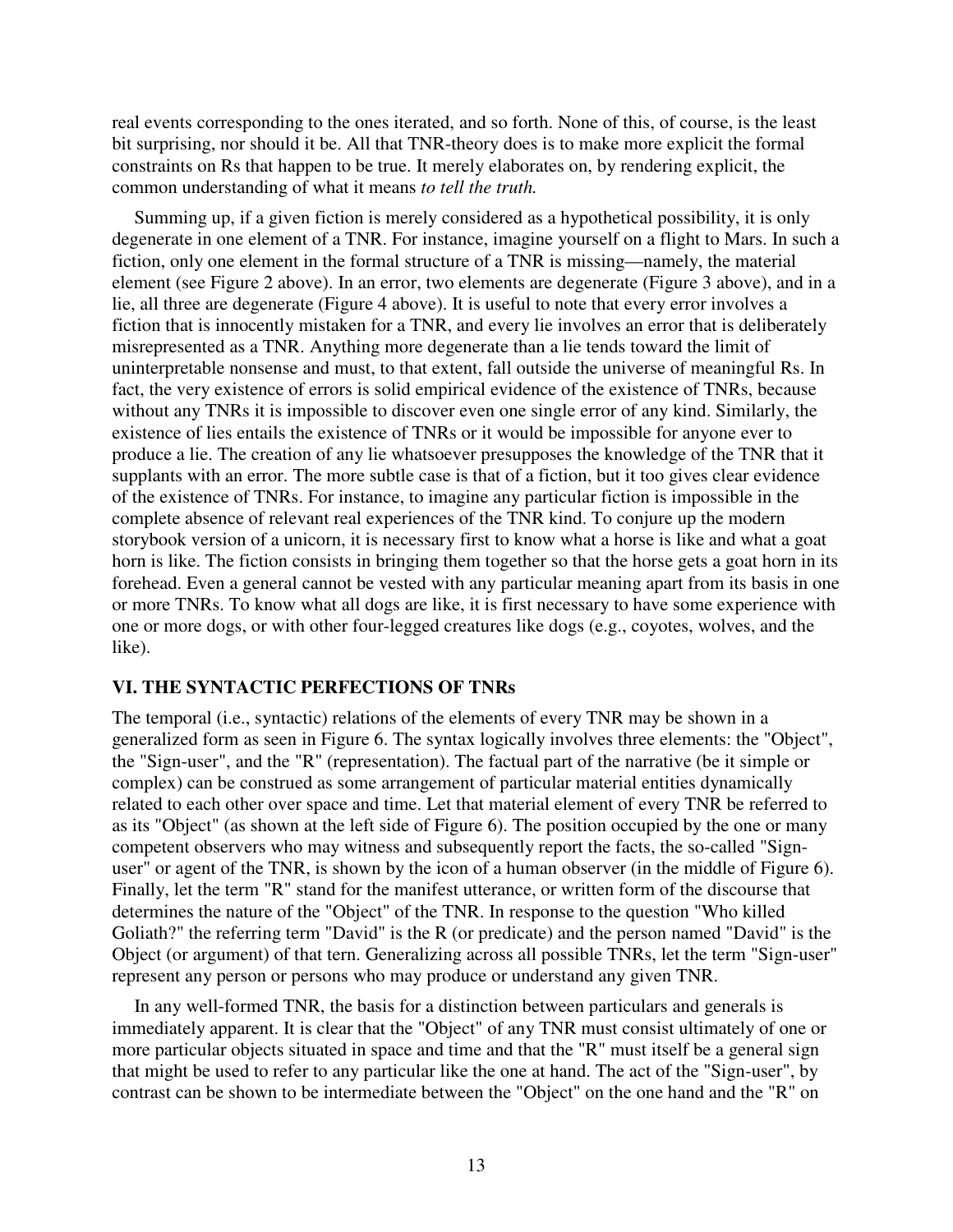the other; partly particular and partly general. The surface-form of the R is produced by the observer to point to the object, but the material content of the R depends on the independent existence of the "Object". However, since any G that has a P connected with it is a P, it follows that every TNR is a P in spite of the fact that it contains a generalizable R.



**Figure 6.** Another view of the formal structure of the TNR.

Three remarkable syntactic perfections of TNRs follow from the syntactic (space-time) relations shown between the material forms of Figure 6. The only source for the semantic content of the R is its generalized "Object"; the only source for the surface form of the R (in any TNR) is the generalized "Sign-user"; and the only source for the determination of the particular "Object" in question is the generalized "R" itself. Each of the latter propositions can be strictly proved and leads to the surprising discovery of what may be called the syntactic perfections of every TNR. These peculiar syntactic relations may be called alpha  $(\alpha)$ , beta  $(\beta)$ , and omega  $(\omega)$  and are wellformed only in TNRs. This is demonstrated immediately by the dual fact that only TNRs pertain to particular material facts by virtue of their pragmatic perfections, and that particular facts are crucial to all three of the syntactic perfections. That is, some particular object is required for  $\alpha$ , a Sign-user for β, and an R for ω. Thus, *fictions and generals must lack the syntactic perfections because none of them possesses the articulate connection between the material particulars of a TNR*. *Q.E.D.* 

Next, consider the nature of the syntactic perfections one by one. Take first the  $\alpha$  relation pictured in the top arrow of Figure 6. We can prove for every TNR (and thus for every collection of TNRs) that every bit of valid semantic content of the sign (the top half of the R shown in Figure 6) must be contributed only by the Object to which the sign relates. No separate meaning can be contributed by the sign itself, not even by the Sign-user. The proof begins with the premise that at least whatever content is validly found in the object of a TNR must be a valid source for whatever valid semantic content may be found in its R. Next we ask if there can be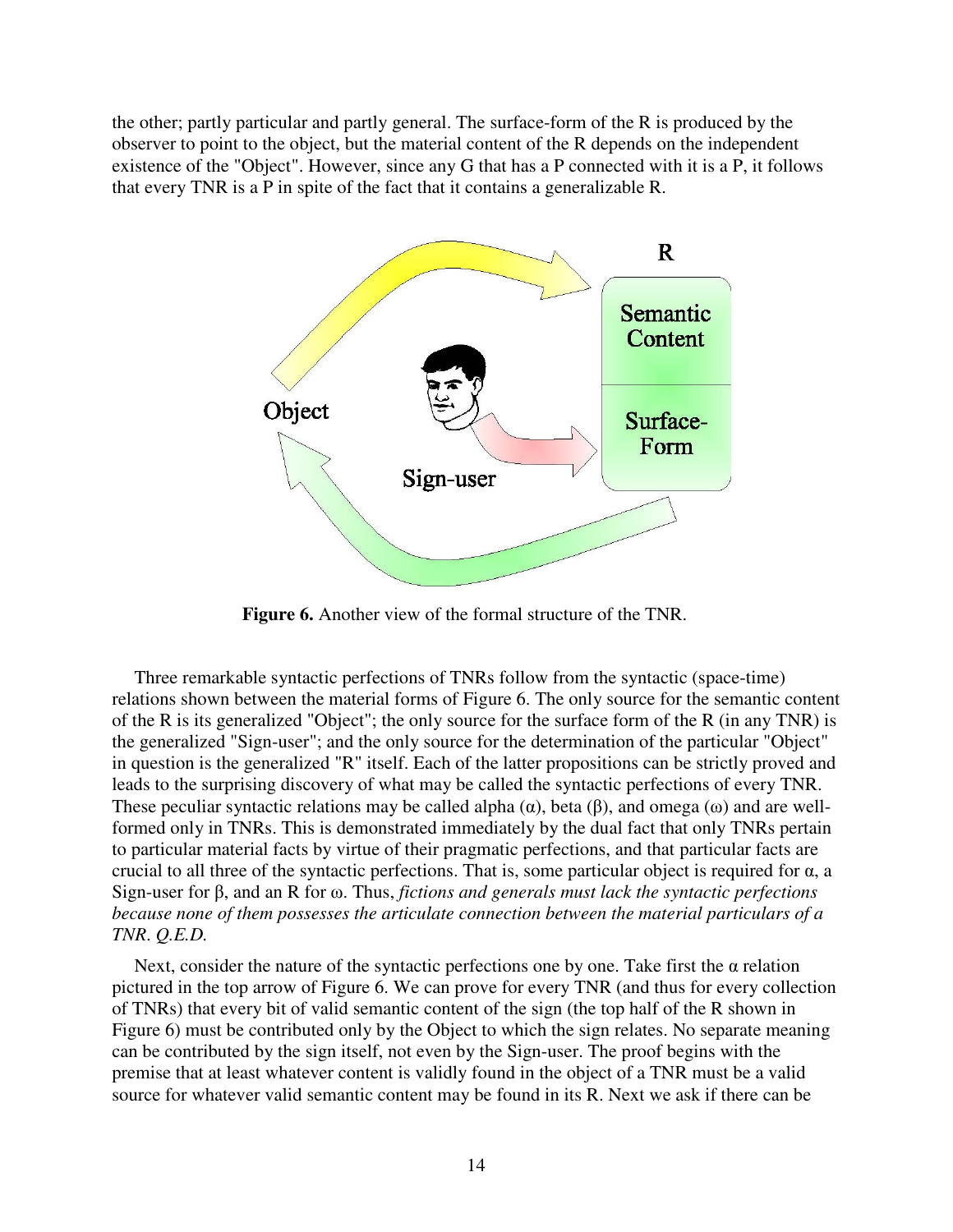any other source of valid semantic content for R. Clearly, if there were another source, say in any Object distinct from the particular one associated with the R, it would be necessary to compare the two distinct objects to see if the content of that other object was present in the one at hand. If so, the content would be valid in the R, otherwise not. However, since the second object must be compared with the first to determine whether or not the second can validly contribute content to the R, we can see that *only the particular material object of the R can determine any of its valid semantic content. Q.E.D.* 

Next we come to the  $\beta$  perfection. In a manner very similar to the immediately preceding proof concerning the α relation, we can show that only Sign-users can contribute to the surfaceform of any R. From the fact that the surface-form of every R is owed to the generalized act of the Sign-user it follows that whatever act such a Sign-user may perform in shaping the R must be a valid contributor to that surface-form (the bottom half of R in Figure 6). But suppose there were some other influence(s) that might shape the form of the sign (e.g., a cleft-palate, a loud noise, a barking dog, the social isolation of autism, or what-have-you). Clearly, that other influence would either have to conform or not to the act of the generalized Sign-user, i.e., the entire community of Sign-users who apply the R relative to such objects as are found in the TNR at issue. If the surface-form should conform to such uses, it would not change the generally applied form of R, and if it did not conform, it could only distort the form of R. However, since only the act of the Sign-user can determine whether or not some other act conforms to itself, *only the act of the Sign-user can determine the surface-form of the R and the remarkable uniqueness of the* β *perfection is demonstrated*. *Q.E.D.* 

Finally, we come to the  $\omega$  perfection. It is called that because it is at a kind of ultimate limit for any determinate meaning of any TNR. The ω perfection also entails the fact that the content of any material object (including any conceivable particular facts up to the whole of the universe throughout its history) can only be determined by Rs that are true of that Object. This is proved in the same manner as in the cases of the  $\alpha$  and  $\beta$  perfections. First, it is certain that the content of any material Object is validly determined to the extent that it is validly represented in a TNR. Further, any R cannot determine the content of any material Object of which it is invalid. Therefore, *only a valid R can determine, exactly to the extent of its validity and no farther, any content whatever of any material Object. Q.E.D.* 

#### **VII. THE SEMANTIC PERFECTIONS OF TNRs**

There are also three semantic perfections uniquely associated with TNRs and no other Rs whatsoever. These are designated by the first, second, and last letters of the Hebrew alphabet. The aleph  $(x)$ , or first semantic perfection consists of the regular or conventional determination of some particular *material content* through correct abductive association of the particular content with general Rs. The bet  $(2)$ , or second semantic perfection, consists of the inductive association of particular material content of the past experience of one or more *particular sign users* with subsequent experience of either the same or other Sign-users through the inductive generalization of the Rs in question. And, finally, the tav  $(n)$ , or last semantic perfection, consists of the regular or *conventional association of particular Rs* (of distinct form) with particular material content through deductive generalization of the meaning of those signs so as to apply them appropriately to their particular material content in the TNR. These semantic perfections can be seen as distinct phases of any TNR as generalized historically and actually over particular material space-time contexts by particular sign communities. The א phase entails both the ב and ת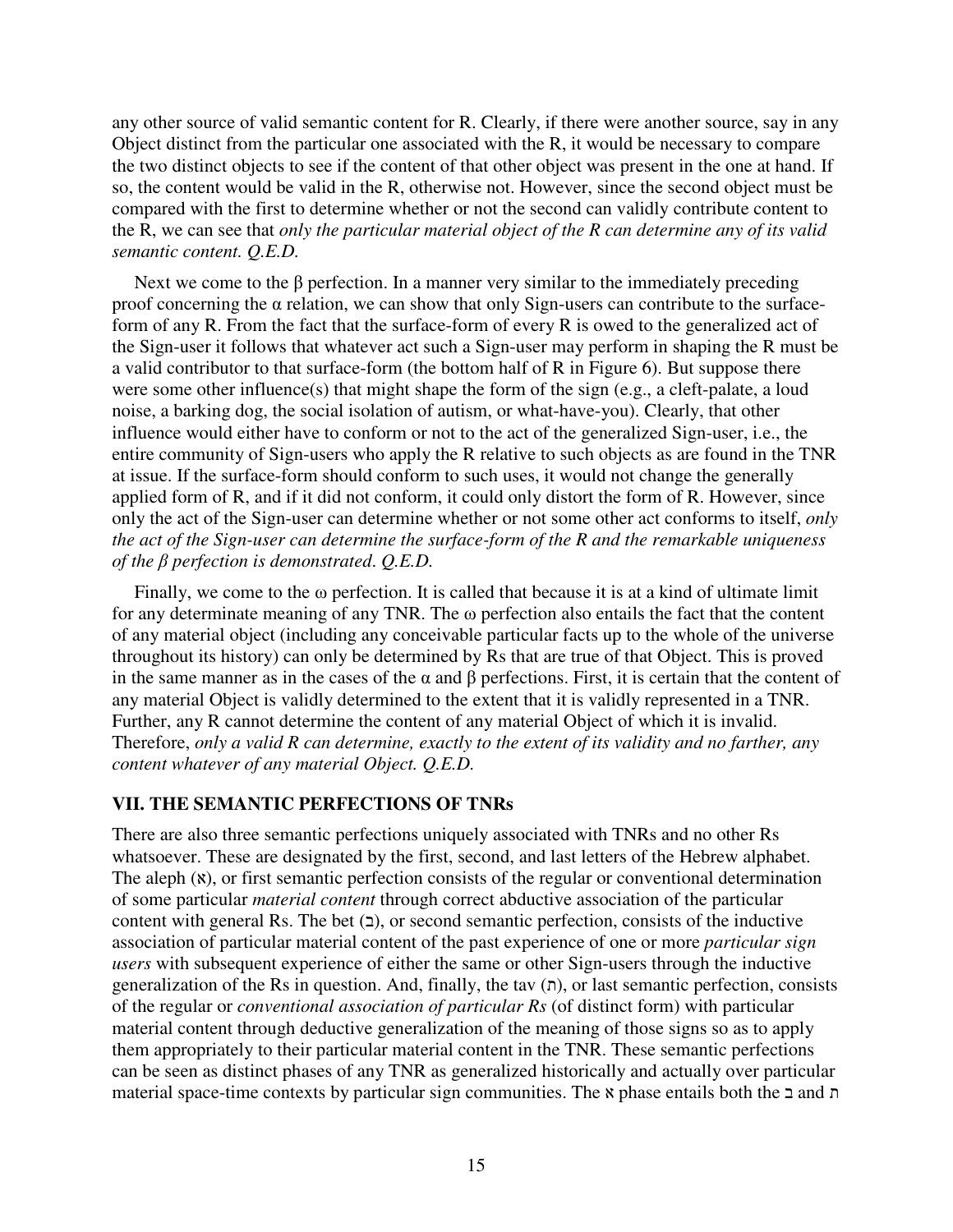phases, which is unique to TNRs on account of the fact that each of them incorporates all three of the pragmatic perfections, together with all three of the syntactic perfections previously proved to be unique to TNRs. These entailments are assured by virtue of the demonstrations previously supplied showing that no fiction, error, lie, or mere general contains any particular material content not supplied by a TNR. But, each of the syntactic perfections, and by implication each of the semantic perfections, requires determinate material content. As a result, *the three semantic perfections are unique to TNRs*. *Q.E.D.* 

#### **VIII. GENERAL CONSEQUENCES OF THE LOGICAL PERFECTIONS OF TNRs**

Among the general consequences—that apply to general hermeneutics (the general interpretation of all possible Rs)—of the discovery of the unique logical perfections of TNRs are the following:

(1) TNRs are potentially infinite in number (there must be as many TNRs as there are vantage points of competent observers). This result was fully anticipated at the conclusion of John's Gospel where he wrote: "And there are many other things which Jesus did, the which, if they should be written every one, I suppose that even the world itself could not contain the books that should be written" (John 21:25). It also follows that all TNRs must ultimately agree with each other. At any rate, they cannot, in the final analysis, disagree with each other. This follows from the fact that TNRs are connected to the same material space-time continuum, and they cannot conflict with it or else they would be untrue. Upon this principle, the law of evidence hangs by the slender thread of truthful discourse,<sup>14</sup> and yet, because all the strands of TNRs are joined together, the fabric of truth is unbreakable, infinitely rich, and perfectly continuous. Even if the material space-time continuum should turn out to be quite unpredictable in many respects (as suggested by quantum mechanics, Heisenberg's celebrated "uncertainty principle," and as implied by the Apostle Paul in Romans 8:22 where he speaks of the whole creation being under the curse of sin), TNRs must still remain consistent with each other, and God can know all the details pertaining to the whole continuum by simply looking ahead at material outcomes.<sup>15</sup> There is no inconsistency in the supposition that God knows all of the details of events in a world gone wrong, where God's laws are commonly disregarded in the exercise of man's free will, and, evidently, even in the capricious behavior of subatomic particles.<sup>16</sup>

(2) Another logical result of TNR-theory is that because material objects are connected by material forces in space and time, perception is possible just in case the physiology of the perceiver is actually tuned to the nature of events in the material world.<sup>1</sup>

<sup>&</sup>lt;sup>14</sup> For a valuable exposition showing, in effect, that the entire "Law of Evidence" hangs on the special properties of TNRs, see S. Greenleaf, *A Treatise on the Law of Evidence* (Holmes, Florida: Gaunt, Inc., reissued in 1997).

<sup>&</sup>lt;sup>15</sup> In fact, a series of proofs derived from TNR-theory have been presented by Oller showing that the long-standing supposed paradox between determinacy and free will was always illusory. In particular, determinacy has been greatly overrated. See "Semiotic Theory Applied to Free Will, Relativity, and Determinacy: Or Why the Unified Field Theory Sought by Einstein Could Not Be Found," *Semiotica* 108 3/4 (1996) 199-244. More importantly, God's foreknowledge does not conflict with free will unless God chooses to intervene in the life of an individual and even then, God's foreknowledge of evil done by others never results in God doing the evil anymore than a person's knowing the outcome of a story makes that person the cause of that outcome.

<sup>&</sup>lt;sup>16</sup> In fact, it has been demonstrated that without the kind of indeterminacy observed in subatomic particles, free will could not exist. Oller, Ibid.

<sup>&</sup>lt;sup>17</sup> This fact was used by C. S. Peirce in an argument that he referred to as a "Neglected Proof of the Existence of God" *Collected Papers of Charles Sanders Peirce* (eds. Charles Hartshorne and Paul Weiss) (Cambridge, Massachusetts: Harvard University Press, 1935), 311-339. In a somewhat different context, the same article by Peirce is referenced in the pages of this journal by T.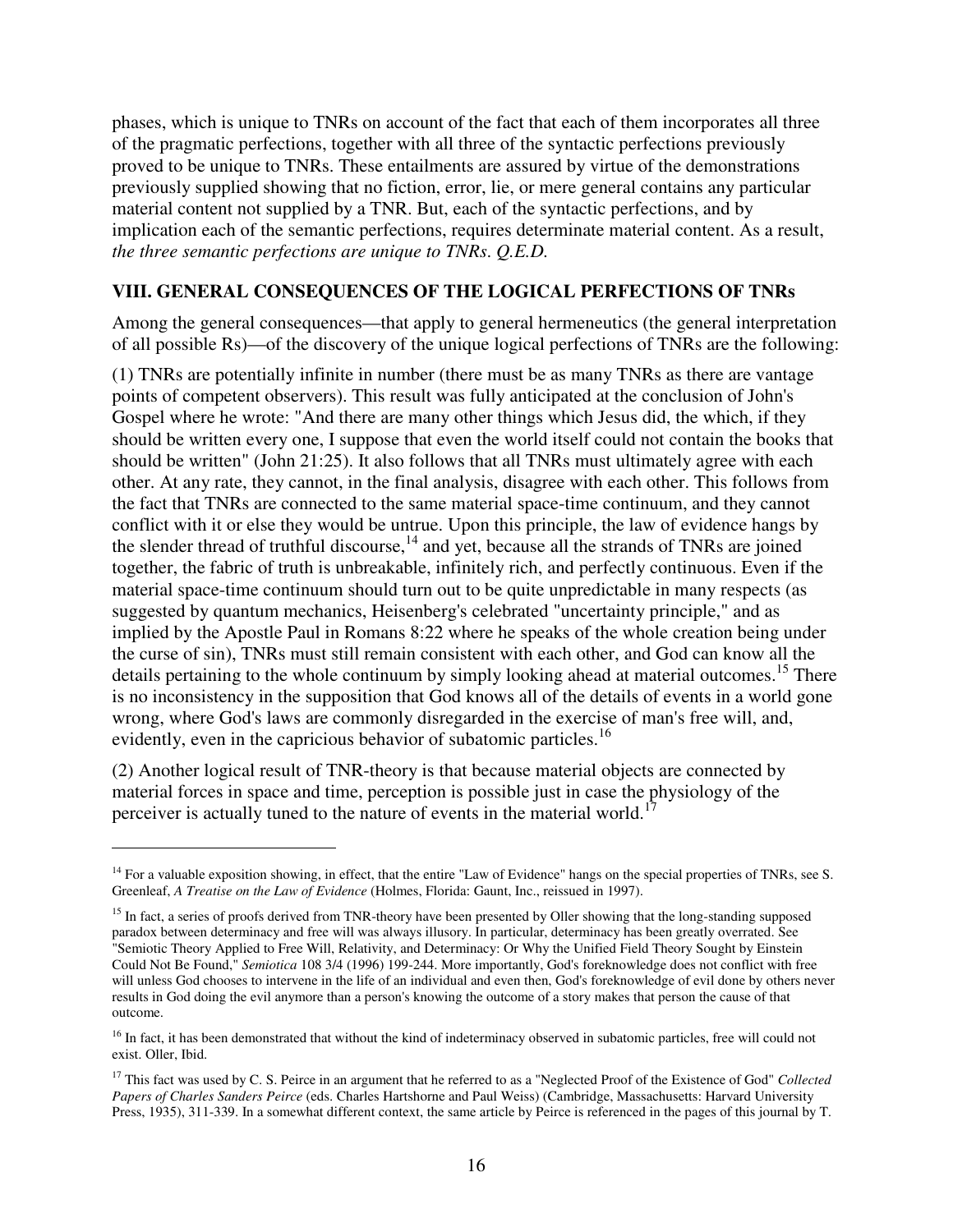(3) Scientific inference is possible owed to real connections between the past and the future through the present experience of competent observers.

And, finally, (4) mathematical reasoning (strict deduction) is possible on account of fact that TNRs enable general signs (including numbers and logical relations such as equal to, greater than, etc.) to be vested with particular meanings.

#### **IX. GENERAL IMPLICATIONS APPLIED TO BIBLICAL STUDIES AND ARCHAEOLOGY**

Through TNR-theory it is proved beyond any reasonable possibility of doubt (and "reasonable" is the operative term), that perception itself, experimentation, and any kind of mathematical reasoning would vanish if there were no TNRs. Of crucial importance to hermeneutical studies is that all of the unique properties of TNRs are perfectly general and strictly formal—that is, they are intrinsic to the necessary structure of TNRs and they apply to all TNRs without exception. It is because of such formal properties that TNRs enable certain kinds of valid inference. Although the development of TNR-theory does *not* depend in any way on the identification of any *particular* TNR whatsoever, the fact that TNRs must exist cannot be reasonably denied, as was demonstrated above in a perfectly general way. Therefore, it is not possible that the universe could be devoid of TNRs. As a result, it can be inferred that valid inferences must be possible.

Owing to their determinacy relative to particular facts, along with their connectedness to the matter-space-time continuum, *it is not possible that genuine TNRs should disagree in any of their parts or with each other*. Moreover, this *necessary consistency*, which is found only in TNRs, is the only basis, ultimately, upon which valid inferences can ever be drawn anywhere. In TNRs the purport cannot disagree with the facts, nor can facts disagree with the purport, nor can any other inconsistency arise. Further, to the extent that the material space-time continuum may be connected and consistent in its parts, TNRs must also be connected and consistent with each other. As a result, the valid kinds of inference that are possible are themselves grounded in TNRs. However, the same principles of inference apply loosely to fictions as well. More explicitly, they apply to all fictions just exactly to the extent that those fictions resemble TNRs. But all fictions must resemble TNRs or become utter nonsense, so the principles of inference must be loosely applicable to all comprehensible fictions. In fact, we find that there are three main kinds of inference dependent on TNRs.

First, *deduction is possible*. Deductive inferences can be drawn from the general Rs about the objects, events, and relations that TNRs are about. For instance, if Joseph was sold into slavery and carried off to Egypt, it follows that he did not go down to Egypt of his own free will. Similarly, if Joseph did not rape Potiphar's wife, she lied when she said that he did. And so forth. Such deductions follow directly from abstract meanings, i.e., from definitions, normally associated with certain words and concepts in TNRs. From TNRs themselves, a great many secure deductions can be inferred, but, oddly, owing to the nature of the matter-time-space continuum, no secure deductions can be drawn directly from it. This is strictly proved in the logical perfections of TNRs. Unless material objects become associated with TNRs (by being represented), in and of themselves, they can determine no general meanings whatsoever.

To illustrate the fact at hand, we may recall the old comedy routine where Richard Prior was

 $\overline{a}$ C. Muck, "Is There a Common Ground Among Religions," *JETS* 40/1 (1997) 99-112. Peirce's and Muck's point, however, are essentially the same as our own in the final analysis: the very existence of perceptual processes points us to God.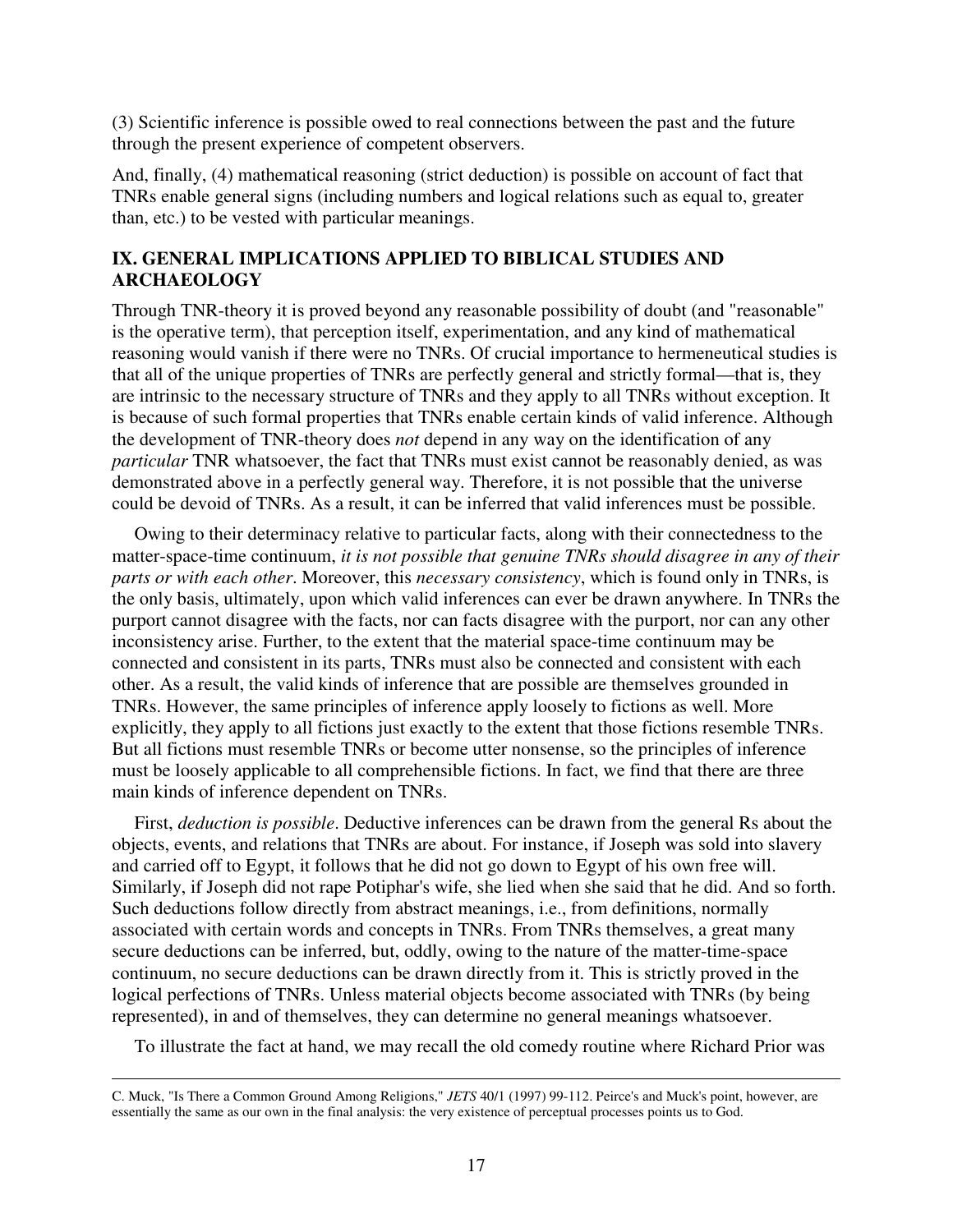supposedly caught in a compromising act by his wife. He said, "Who ya gonna believe? Me? Or your lyin' eyes?" His joke could have been made a little more extreme if instead of "lyin' eyes" he had said "these lyin' facts." It is just barely possible that our eyes might deceive us, as in illusions, hallucinations, and the like. But it is not possible for material facts involving objects, events, and relations in space-time to be anything other than they are. They can change owing to the forces exerted upon them by God, men, or other objects, but they cannot deceive or lie. Nor can they be the least inconsistent with themselves or with other facts of the space-time continuum. In fact, until they come to be represented in TNRs, particular facts have no distinguishable particularity. They are unbounded and indistinct parts of the material space-time continuum.

Of course, some facts change more quickly than others. Though flowers come and go, persons live and die, and streams rush quickly to the sea, such material objects as mountains, stones, and potsherds seem to endure and hold their positions for longer durations of time relative to each other and mortal observers. As a result, deductive inferences can be drawn from the biblical texts that once held true of certain objects, events, and topographies. However, no deduction whatever is possible in the reverse direction owing to the powerlessness of brute forces of matter and energy to come stamped with dates, times, and any other abstract descriptions. Even artifacts such as clay pots and buildings made of bricks and mortar do not always have inscriptions in a particular language. Without an intelligent perceiver/representer to parse up the facts of experience through the powers conveyed in TNRs, raw facts form an unmarked continuum of matter/energy-space-time. No part of that material continuum can disjoin and differentiate itself, of its own accord, from any other part. For instance, if a TNR says or necessarily implies that a certain gate is on the north side of a fortified city in Canaan within a brief march of Jericho; that it is situated at the top of a hill; that it overlooks a shallow valley; that behind it to the west is a valley deep enough to hide a large band of troops; that to the east lies a certain other city; etc., then valid archaeology will either find a site conforming to these requirements, or it will have to keep its peace.<sup>18</sup> Valid science is utterly dependent on the existence of TNRs, but the reverse does not hold. There is no conceivable method of archaeology that could turn up the site of Ai without reference to any TNRs, nor could any conceivable method be trumped up to test the biblical text of Joshua 7:1-8:29 without prior reference to that text in order to define the required nature of the tests to be applied.

The generalizability perfection, together with the  $\omega$  and  $\eta$  perfections, is such that it guarantees that there can be no determinacy whatsoever anywhere in the material world apart from TNRs. The upshot of this finding for biblical archaeology (provided only that the Bible is true) is that biblical archaeology is, on the whole, and in its details, utterly dependent on the Bible.<sup>19</sup> If the Bible is a TNR, rather than the veracity of the Bible being dependent on archaeology as some have ignorantly claimed or implied, $2<sup>0</sup>$  Biblical archaeology is utterly

<sup>&</sup>lt;sup>18</sup> See P. Briggs, "Testing the factuality of the conquest of Ai narrative in the book of Joshua" (paper presented to the Near East Archaeological Society 1997); Also, Briggs is presently writing a dissertation applying TNR-theory to the archaeological controversies surrounding the Ai narrative in Joshua 7-8.

 $19$  Ibid.

<sup>20</sup> For instance, see W. Keller, *The Bible as History* (New York: Hodder and Stoughton, second revised edition 1980) and his references. In effect, Keller takes the standard approach of assuming that the Biblical texts are subject to archaeology rather than the reverse. He is not wrong in supposing that if the text is true the archaeology must conform to it, but he is demonstrably wrong in supposing that archaeology is needed to confirm it if it is true. The only way Keller's approach makes sense is if the Biblical texts may actually turn up false. But even in that case, archaeology would be an inadequate basis for showing the text to be false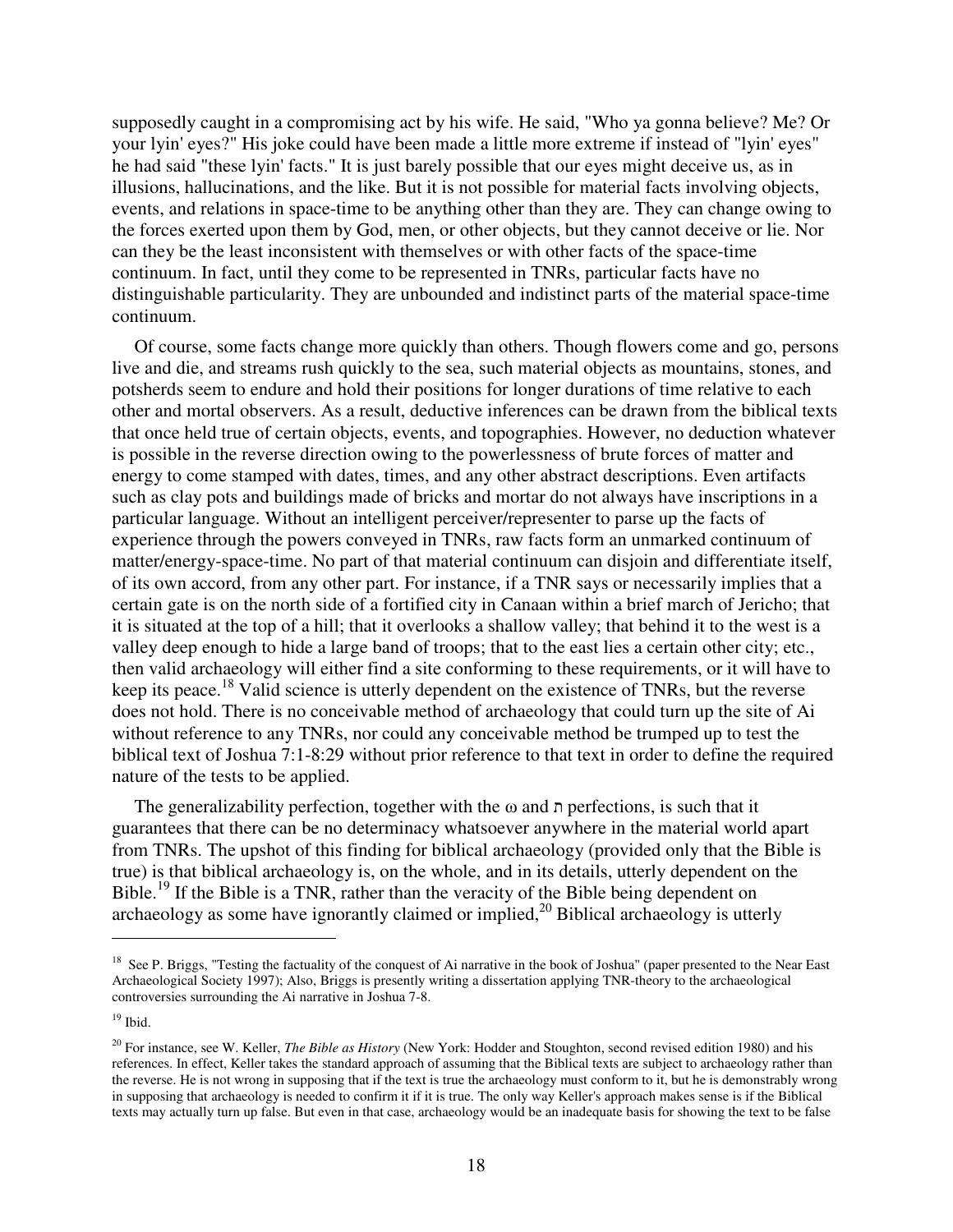dependent on the Biblical texts. Even if some particular version of the Bible should contain some error, it would not be possible to show up this error as such merely by reference to physical evidences or archaeological artifacts. On the contrary, the Rs of the Bible would have to be brought into play and applied as intended by the original author(s). Moreover, owing to the fact that the Bible claims to cover the whole of history, no error can be consistent with the whole of it because no error is consistent with the whole of space-time continuum. That is to say, TNRtheory requires that TNRs be internally consistent within themselves and externally consistent with the material space-time continuum and thus with other TNRs.

A second kind of inference justified by TNRs is *induction*. Inferences of this kind can be drawn about events prior to or subsequent to the one or ones called to mind as an intelligent consumer progresses through a TNR. These inferences do not enjoy the nearly perfect certainty associated with deductive inferences, but just as it is strictly proved with reference to the ω perfection of TNRs, inductive inference is dependent on the connectedness perfection. For instance, if we suppose that Joseph must have wept on the way to Egypt, we draw a probable inductive inference owing to the fact that unjust treatment, separation from loved ones, and enslavement usually leads to misery and the latter often leads to weeping. Such an inference is not absolutely guaranteed to be correct, but can be judged as more or less likely. Moreover, study of the Genesis record does reveal an episode of such weeping at another time when Joseph reveals his identity to his brothers after he has become the "Ruler of All Egypt" (Genesis 45:2).

A third kind of inference is what Peirce eventually came to call *abduction*. Inferences of this kind depend on valid perceptions (a special kind of TNR) and are less reliable than either deduction or induction. However, TNR-theory shows conclusively in the determinacy perfection, the  $\alpha$  perfection, and the  $\alpha$  perfection, that the only possible source of valid material content for any induction or deduction is the sort of abductive inference grounded in perceptual experience of the material world of space and time. While believers in God must grant that he can perceive material events, aside from revelation by God or communication with other spirits in the know, there is ultimately no other source for information about the material world besides perception (as far as is known and as is strictly demonstrated by TNR-theory).

#### **X. TESTING DEDUCTIONS FROM TNR-THEORY AGAINST THE BIBLE**

 $\overline{a}$ 

Based on the foregoing kinds of inference, many deductions from TNR-theory can be tested against biblical teaching. Three are considered. First, there is the demand for bodily form in any conceivable representation that follows from the determinacy, α, and א perfections of TNRs. TNR-theory shows that no meaning can be fully determined until and unless it is embodied. Strictly applied, therefore, TNR-theory suggests that God himself requires a bodily form. This bold inference contradicts the Judaic insistence that God has no body. However, the inference from TNR-theory is consistent with a conservative understanding of Judeo-Christian theology.<sup>21</sup> To reveal himself to us, the Bible teaches that God prepared himself a body in the person of Jesus Christ (Hebrews 10:5)—who is "the brightness of his glory and the express image of his

even if it were indeed false. Archaeology must ultimately accord with a coherent interpretation of whatever written records happen to be true, or else the association of any given bit of archaeological evidence with any given text is no different from mere imagination—pure fiction.

 $21$  For an example of the application of TNR-theory to the biblical conception of the trinitarian nature of persons, see D. Swihart, *The Monistic v. Dichotomic v. Trichotomic Discussion on the Constitution of the Human Being in the Light of Biblical Semiotics*  (Albuquerque: Ph.D. dissertation, Trinity Theological Seminary, 1995).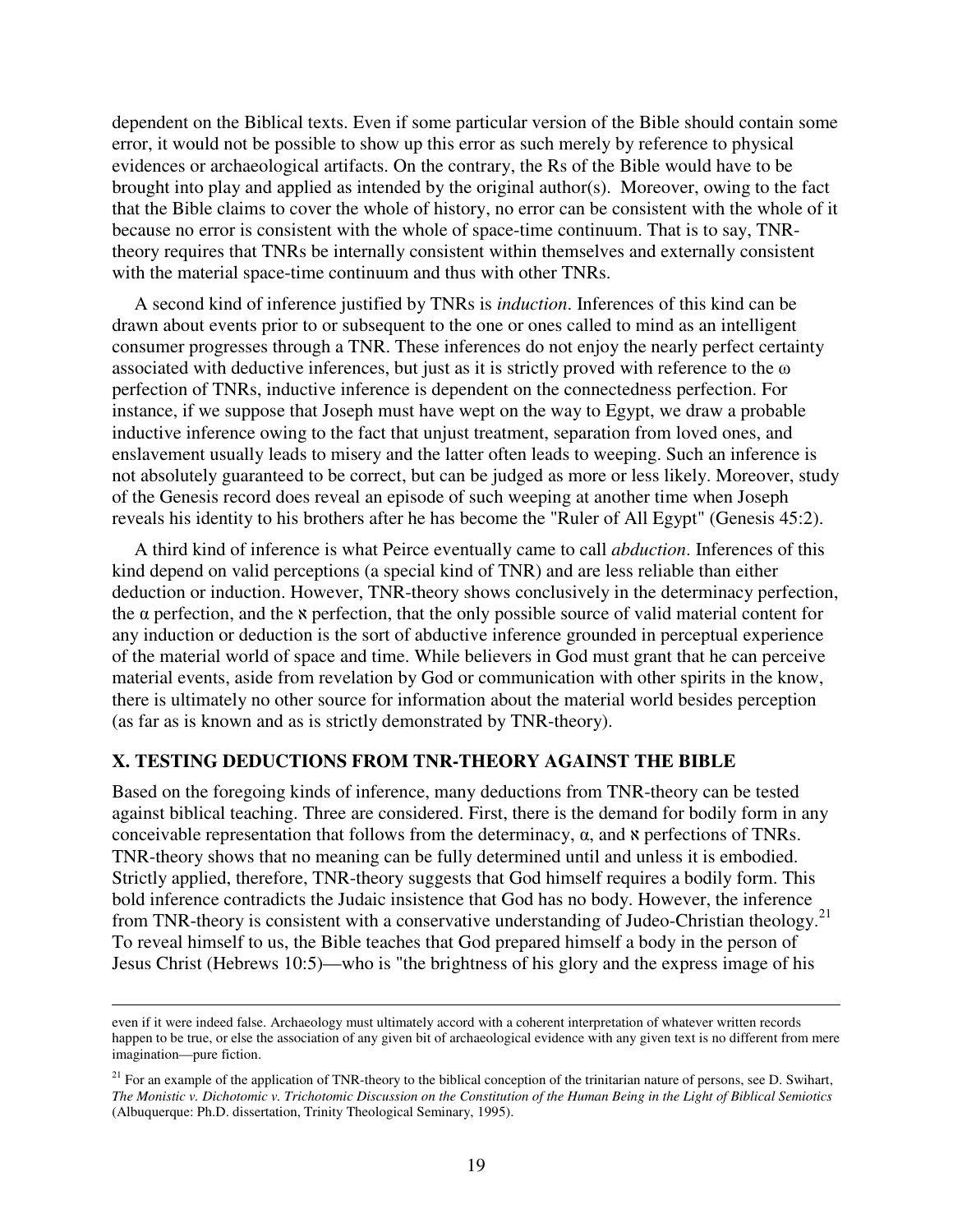person, and upholding all things by the word of his power" (Hebrews 1:3). Moreover, in John 1:18 we read, "No man hath seen God at any time: the only begotten Son which is in the bosom of the Father, he hath declared him." As God's glory is manifested in the heavens, God's grace is revealed on earth in the death, burial, and bodily resurrection of Jesus Christ. The Bible requires embodiment of the word of God, without which the universe itself would be nothing. Though David wrote that "the heavens declare the glory of God" (Psalm 19), even the skies require the heavenly bodies with which to manifest God's glory—the work of the Creator identified as Jesus Christ, the Son of God (John 1:1-3).

A second inference that can be drawn directly from the connectedness,  $\beta$ , and  $\alpha$  perfections of TNRs, is that TNRs can only become known to observer/interpreters by being actively presented to them. Without such active presentation, there can be no comprehension. Does the Bible support this inference? In fact, it does in what Paul referred to as "the foolishness of preaching [proclamation]"(1 Corinthians 1:21, 25). Why does God himself mandate this method of presenting his message (Romans 10:17)? TNR-theory shows that no embodiment can have any genuinely knowable substance or meaning to bodily observers except it also be historically revealed, i.e., materially manifested and connected to space and time. In John 14:6 Jesus says, "No man cometh unto the Father except by me." Hebrews 1:3 refers to Jesus as the perfect image of God: "…being the brightness of his glory, and the express image of his person, and upholding all things by the word of his power." The whole of the biblical text agrees with the doctrine that God himself actively came into the world in a bodily form to be known by human beings in the form of a man. Moreover, the knowledge of this truth is manifested through the active presentation of the word of God. Paul quoted Isaiah 53:1, "Lord, who hath believed our report?" and went on to explain that "faith cometh by hearing and hearing by the word of God" (Romans 10:16-17).

The Bible clearly teaches that God is known only through the bodily appearances of Jesus Christ, and the proclamation of the word relative to those bodily appearances. Paul wrote, "For other foundation can no man lay than that is laid, which is Jesus Christ" and neither can *that* one be laid except by the declaration of the word. Without the revelations contained beforehand in the prophecies of the Hebrew Scriptures, the birth of Jesus, his life, and death would have been unremarkable, and his resurrection totally unexpected and unaccounted for. Thus, the biblical text, provided it is true, really is linked to space-time forever through the historical appearance of the Messiah. Moreover, if the Bible is a TNR, it must be true right down to the last jot and tittle in its agreement with historical facts. Though the whole of the continuum is to be renewed (Revelation 21:1), yet not the tiniest part of the Bible (assuming it to be a TNR) can ever become the least bit untrue.

A third test comes from the clear requirement of TNR-theory that embodied meanings can only be interpreted relative to abstract conventional Rs, i.e., to words, phrases, and sequences thereof intelligibly set in correspondence with facts. This deduction follows from the generalizability, ω, and ת perfections of TNRs. From them it follows that no object can have any meaning apart from its historical association with symbols that interpret it as an embodied meaning. This fact necessarily involves interpreters always in a slight risk, an act of faith. But that risk is necessary and exactly sufficient to provide for the requirement of free will.<sup>22</sup> In fact,

 $^{22}$  This result is logically derived from TNR-theory in Oller, "Semiotic Theory Applied to Free Will, Relativity, and Determinacy: Or Why the Unified Field Theory Sought by Einstein Could Not Be Found" (as cited above in note 15).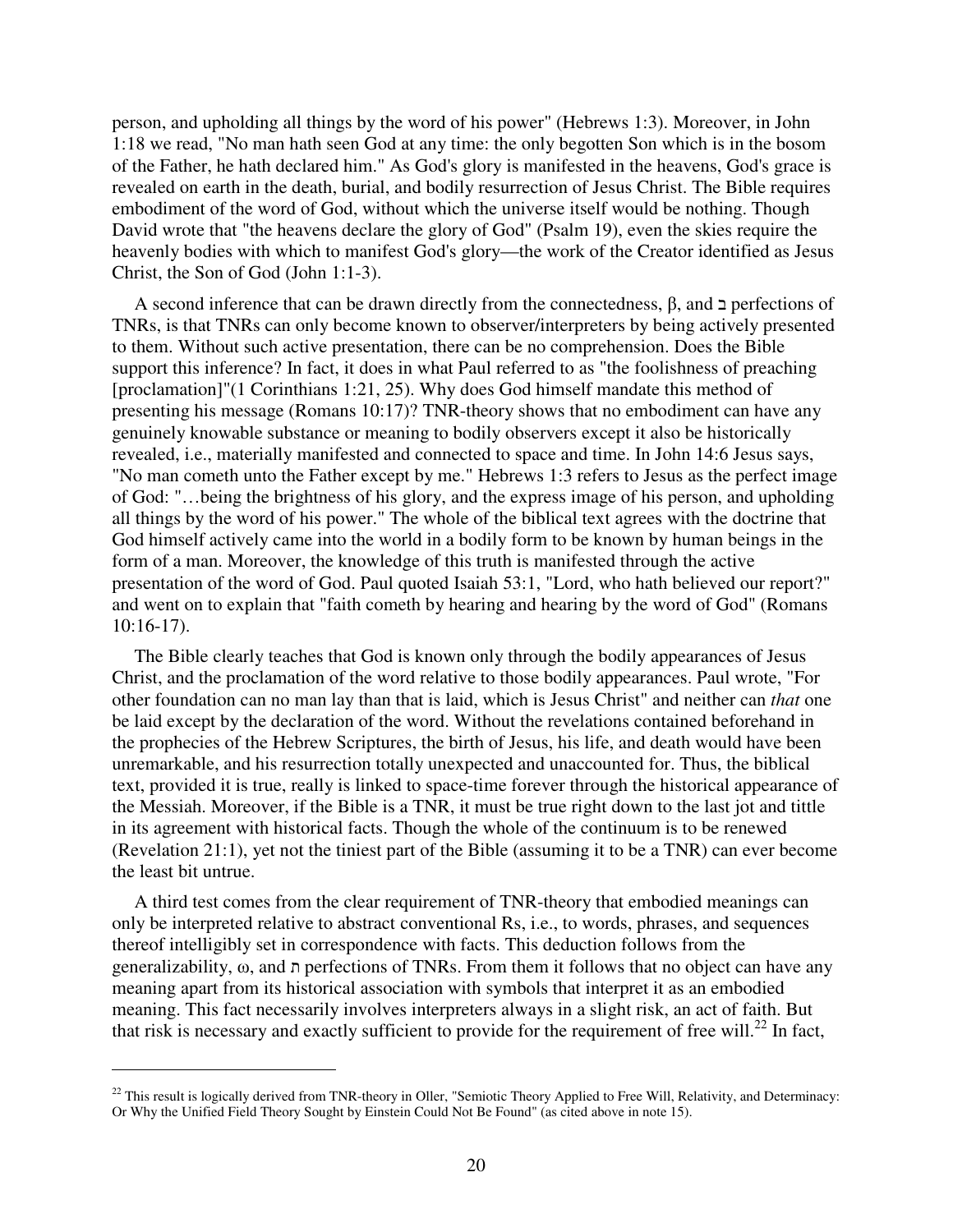no determination of any meaning can be achieved without the chance of error that comes with applying Rs to embodied facts. This holds because any embodiment that is not represented, by itself, determines nothing. Does the tree really fall (or stand) in the forest when no one perceives it? Perhaps, but without TNRs such questions are as indeterminate as whether an electron will be found in its expected orbital or somewhere else. Unrepresented facts, from the vantage-point of any observer, are indistinguishable from mere possibilities. Until they come to be represented in TNRs, they are not distinguishable from non-existent fictions. Hence, the embodiment without its being represented comes to nothing determinate. It is merely part of the grand but indistinct continuum of matter in space and time. Is this finding consistent with the Bible? It appears to be inasmuch as the Bible teaches that in the beginning (the Alpha) and end (the Omega) *is* the Logos, not the cosmos. Hence, eternal determination of meaning is not accomplished strictly by material things, but rather by the word of God. In fact, the Bible teaches just about the exact opposite of material philosophies. Instead of matter determining Rs, it is the Rs that determine the matter, and without which the matter itself could not ultimately have any determinate being whatsoever.

Many other biblical tests can be applied to TNR-theory, but, if the Bible is a TNR, it cannot contradict itself nor will it contradict other TNRs. Consistent with this observation is the teaching of Scripture that if we draw near to God, he will draw near to us (Zechariah 1:3; James 4:8).

#### **XI. DECONSTRUCTIONISM REJECTED**

 $\overline{a}$ 

On the other hand, TNR-theory provides no sanctuary for skeptical theories of "deconstructionism" in any of its varieties, including "postmodernism," "poststructuralism" and the like, as applied by "the Jesus Seminar," etc. TNR-theory shows all these schools of thought to be false in the manner of self-contradictory absurdities. If there is a central claim to be identified among all of the popular brands of skepticism, it is the idea that truth and fiction are on a par. This idea is absurd. It is exactly like claiming that a dream has all the same reality as an actual sequence of material events. Structurally the difference between a TNR and a fiction can be made perfectly clear in terms of form alone. The idea that truth can be accounted for by theories grounded in fictions is therefore shown to be hopelessly false. What is more, and all the more devastating to the would-be haven of skepticism, is that no single TNR needs to be identified in order to refute and show even the mildest variants of skepticism to be absurd. The proofs of TNR-theory can be put forward without reference to anything more than the logical form of Rs.

Literally thousands of statements could be cited from proponents of one school or another of deconstructionism supporting the absurd falsehood that truth and fiction are on a par.<sup>23</sup> The learned skeptics have many different ways of arguing their case and are prone to inconsistencies at every turn. This cannot surprise anyone who has found that "deconstructionists," for example, begin by denying that any two interpretations can ever be the same, by denying that truth can

 $^{23}$  A citation search of the name "Derrida, J" on the full Webofscience on April 4, 1999 turned up 16,820 separate references. Also see R. McQuilkin and B. Mullen, "The Impact of Postmodern Thinking on Evangelical Hermeneutics," *JETS* 40/1 (1997) 69-82. On the whole the results of TNR-theory accord very closely with the conclusions of McQuilkin and Mullen. A fine point of clarification is that God's word is (according to TNR-theory) not made true (if it is true) by its "correspondence" to an external "reality", but rather, reality itself depends upon God's word. Otherwise, TNR-theory also accords with the reading of the Biblical conception of "truth" as laid out by W. J. Larkin, *Culture and Biblical Hermeneutics: Interpreting and Applying the Authoritative Word in a Relativistic Age* (Grand Rapids: Baker, 1988).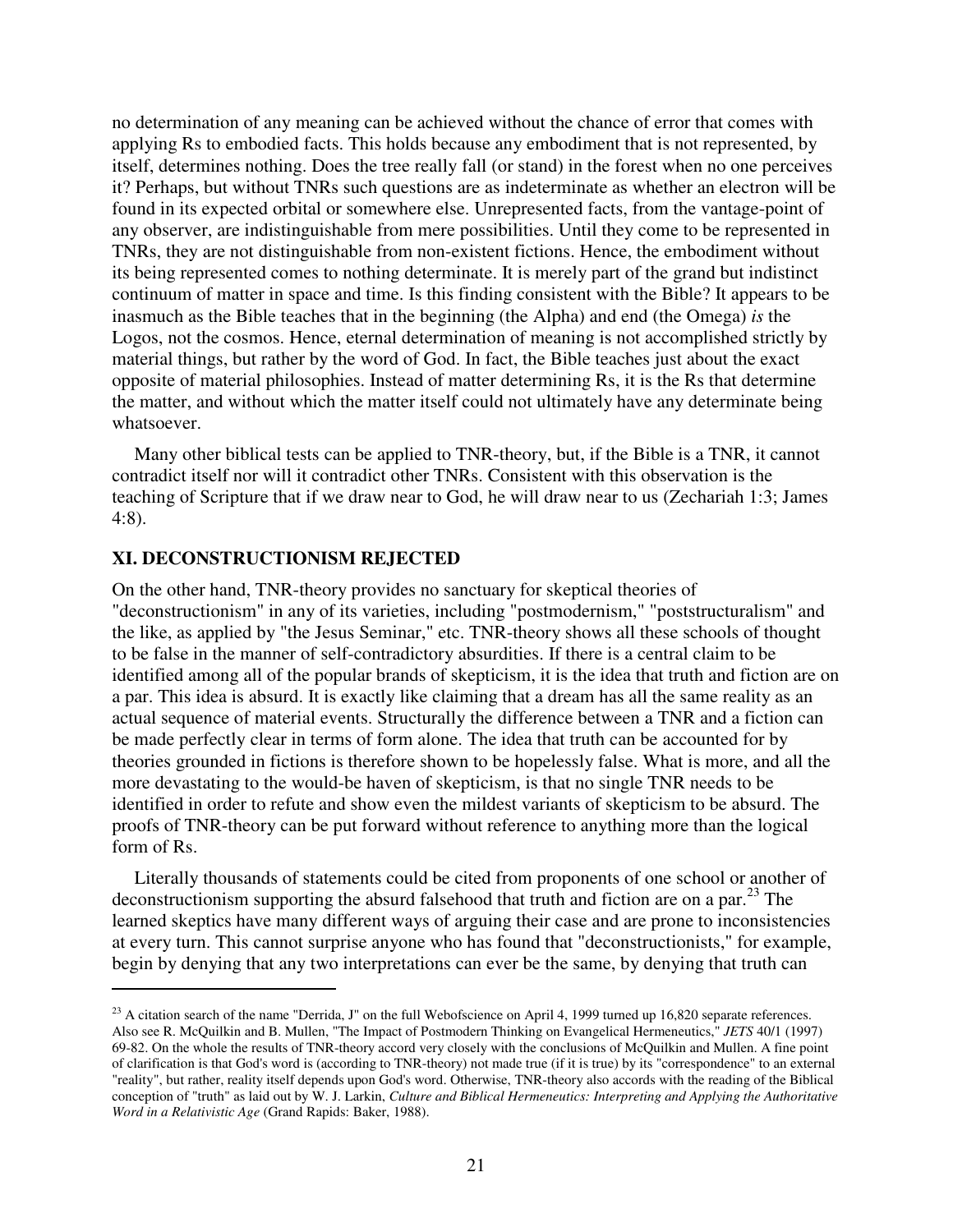ever be known, by denying that whatever they said was correctly understood even by themselves, by claiming that we can never really communicate, and so on and so forth. It is difficult to pin down any particular claim of the deconstructionists because they praise complexity, obfuscation, and entanglements. They boast openly that they thrive on paradoxes and contradictions.

The essence of the absurdity of the postmodern outlook as a philosophy is shown in the necessary conclusion that scholars really cannot understand each other at all. The logical absurdity of this assertion can be shown equally well in either of the two possible responses that the assertion invites: The respondent may say, "Ah! I can see exactly what you mean!" Or, the respondent may say, "I'm not sure I see what you mean." Either way, the intrinsic absurdity of the deconstructionists' position is shown. If the assertion that we cannot understand each other is understood, it must be false by being self-contradictory and is therefore absurdly false. If the assertion is incomprehensible, however, then it is absurd to assert it, and therefore the assertion, if true, is nonetheless absurd. Either way, it is absurd. But suppose the statement were of indeterminate meaning as it suggests all attempts at communication must be. It would still be absurd on account of its pretense to be true. This follows on account of the fact that true assertions cannot be meaningless and still be judged to be true by any intelligent person. As a result, deconstructionism is ultimately absurd any way you slice it.

The person most often credited with inventing "deconstructionism" (alias "postmodernism") etc., is Jacques Derrida. In his "Des Tours de Babel" he quotes Voltaire's *Dictionnaire Philosophique* where the celebrated atheist wrote:

I do not know why it is said in *Genesis* that Babel signifies confusion, for *Ba* signifies father in the Oriental tongues, and *Bel* signifies God; Babel signifies the city of God, the holy city. $^{24}$ 

Why should it trouble Derrida that "Bel" is unquestionably the demon god "Baal" also referred to as "Beelzebub" in the New Testament. If truth and fiction are strictly on a par, then, Derrida is perfectly within his rights to conclude: "God, the God, would have marked with his patronym a communal space, that city where understanding is no longer possible" (p. 4).

And, of course, if understanding itself has been abolished in the very city of God (according to Derrida and Voltaire), who can contradict any absurdity? If all statements are on a par, then the difference between science and literary criticism is nonsense. In fact, the very possibility of any distinction whatever between truth and falsehood has been abolished along with any possibility of comprehension.

At the conclusion of his article, Derrida recommends that instead of reading the biblical text itself (or any text for that matter), it is necessary to read "between the lines" and "in the margins" because, he contends, "the interlinear version of the sacred text is the model or ideal of all translation."<sup>25</sup> But to say this is to imply that there are no historical facts to distinguish any TNR (any true story, such as the Bible purports to be) from fictions, errors, and lies. Setting to one side the question of the historicity of the Bible, TNR-theory nonetheless shows why we cannot reasonably deny that there are certain historical facts that distinguish themselves from mere fictions. TNR-theory also shows why relatively perfect translation of TNRs is attainable. If the

<sup>&</sup>lt;sup>24</sup> The quotation is from page 4 of J. Derrida, "Des Tours de Babel: Poststructuralism as Exegesis," *Semeia* (tr. J. F. Graham, eds. D. Jobling and S. D. Moore) (Atlanta: Society of Biblical Literature, Scholars Press, 1992) 3-34.

<sup>25</sup> Ibid, p. 33.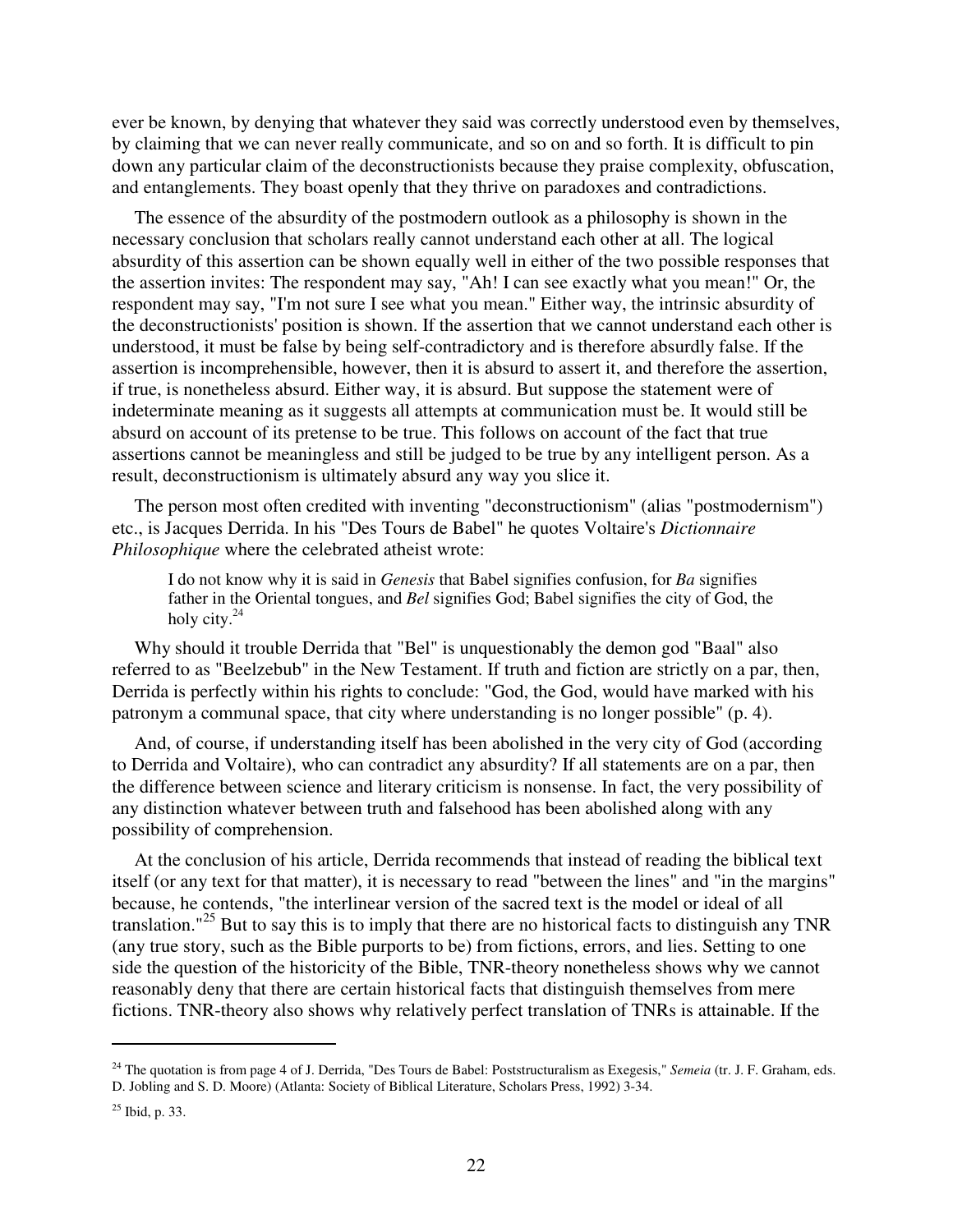surface-forms are arbitrary (supplied by communities of Sign-users), and if the material content of meaningful signs comes exclusively from material facts in space and time, then TNRs are not at all dependent on the mere surface-forms of signs nor upon the cultural additions that may be contributed by sign-using communities (per the β perfection of TNRs). Therefore, perfect comprehension of TNRs, communication, and translation, logically speaking, *must be* possible regardless how difficult it may be to achieve in practice.<sup>26</sup>

#### **XII. CONCLUSIONS**

 $\overline{a}$ 

As a result of the proofs discussed here and elsewhere—referred to collectively as TNR-theory many consequences follow. Some of these are of central interest to the sciences. For example, in applying the method of exact logic it has been demonstrated that all relations, including dynamic cause-effect relations as special cases, and all notions concerning the nature of continua (of space-time, for instance) are utterly dependent, first, on the presumption of the existence of TNRs, and second, on the generalizability of TNRs.<sup>27</sup> For instance, suppose the firing of a bullet in a certain direction is observed to produce a bullet-shaped hole in a tin can lying in the path of the bullet. Or, suppose the striking of a cue ball with a cue stick on a pool table appears to propel the cue ball along a certain line of motion, or that the impact of a particle (or cloud of them) is observed to have a certain observable effect on a photographic plate. To infer that the first object, call it A, caused the observed effect, call it C, in the second object, call it B, one or more TNRs are required. But suppose some scientist wishes to go further to describe the trajectory followed by A to B. It comes out by a strict examination that the inference to the connections between causes and effects, or between the infinitude of theoretical points that lie along any continuum of any kind, requires one or more TNRs to define the continuum.

Conversely, if there is a Riemannian/Einsteinian continuum of matter/energy-spacetime in which we find our bodies on the earth, in its solar system, within the galaxy, and within the greater universe, it follows that, whatever TNRs there may be, they must be connected to each other. As a result, any given TNR can, in an important sense, be tested against countless others that either have been formed in the past or that are being or will be formed relative to whatever portion of the space-time continuum is implicated by any other TNR. For instance, any true story told of events that actually occurred in any given portion of matter/energy-space-time that referred to prominent landmarks within that portion, can be tested against enduring physical characteristics (e.g., historical and geological events as well as geographical, linguistic, and archaeological features) of the temporal-topographical vicinity itself. Therefore, TNR-theory has important implications for the investigation of historical events. Likewise, and for the same reasons, TNR-theory has bearing on the interpretation of any text that purports to be grounded in material events and relations, even though the facts in question may be in the distant past; hence, the relevance of TNR-theory to biblical archaeology.

TNR-theory proves that no text or R of any kind is exempt from dependency on TNRs for its meaning, and no TNR can fail to exhibit the perfections necessarily associated with all TNRs and

 $^{26}$  In fact, ther is reason to suppose that nearly perfect translation can be attained in practice as empirically demonstrated in a tightly counterbalanced experimental comparison of cross-translated narratives in English and Mandarin Chinese. See Suyi Xiao and J. W. Oller, Jr., "Can Relatively Perfect Translation between English and Chinese Be Achieved?" *Language Testing* 11 (1994) 267-289.

<sup>&</sup>lt;sup>27</sup> In "Semiotic Theory Applied to Free Will . . ." (as cited above in note 15) the first author has strictly proved that causality cannot be illustrated or defined without appeal to TNRs.